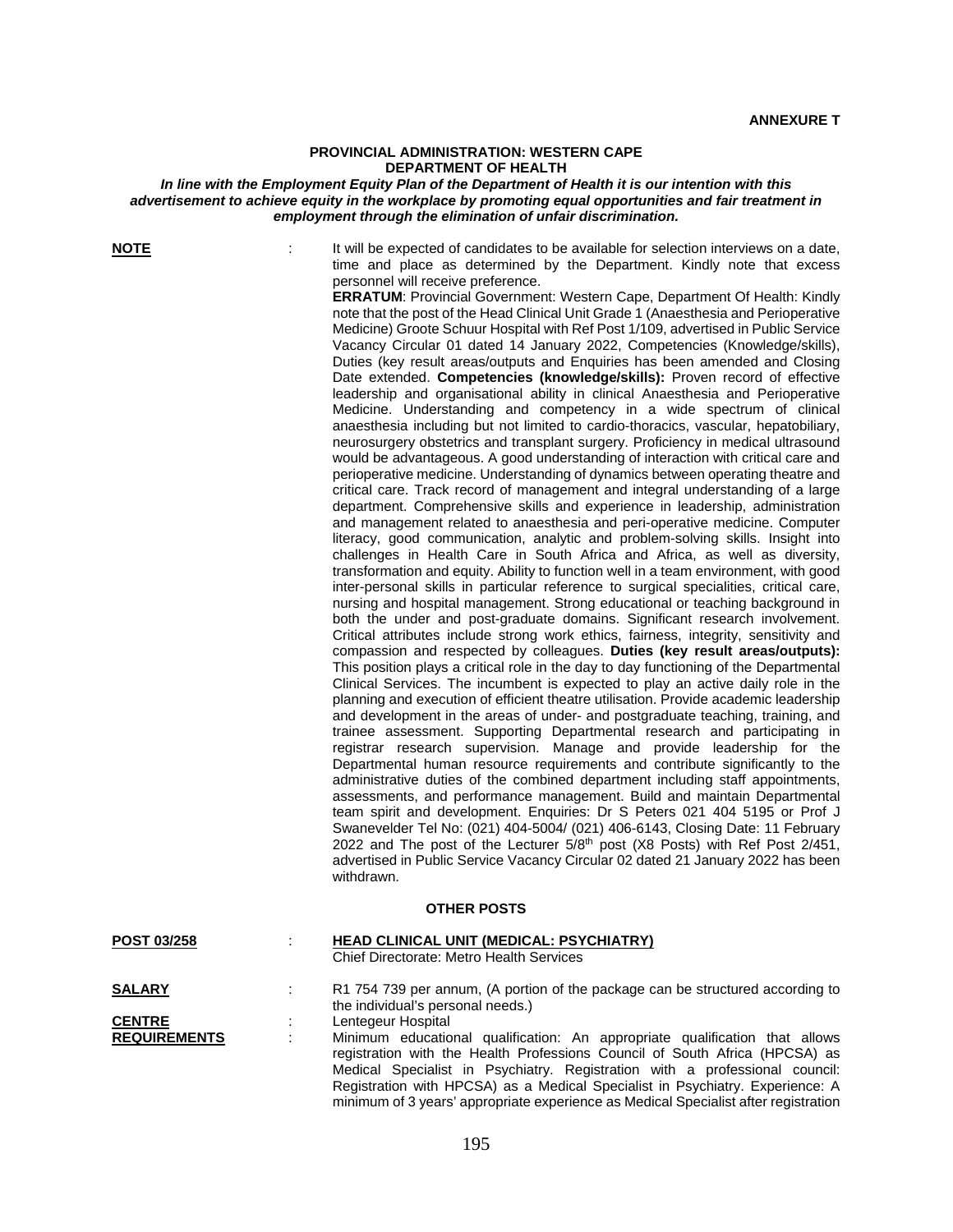| <b>DUTIES</b>                        | with the HPCSA as Medical Specialist in Psychiatry. Inherent requirement of the<br>job: Valid (Code B/EB) driver's license and willingness to travel to meet service<br>needs. Willingness to work overtime. Competencies (knowledge/skills): Fluency in<br>at least two of the three official languages of the Western Cape. Extensive<br>experience in teaching, training and supervision of students, Registrars and<br>Medical Staff. Extensive experience in conducting and supervising research.<br>Demonstrated experience of engagement at all levels of care. Extensive<br>appropriate management experience of clinical services as well as supervisory<br>experience. Recognised academic achievement and leadership as demonstrated<br>in further qualifications, publication and teaching portfolio.<br>Lead and manage Clinical Service Delivery within the broader sphere of the<br>delivery of effective healthcare services with the available resources as per the<br>mandate and AOP for the Province and Lentegeur Psychiatric Hospital, in relation<br>to the Lentegeur Catchment Area. Assure Clinical Governance and Quality in the<br>provision of safe and desired quality patient care as per quality assurance<br>indicators, incorporating highest standards of service delivery, research and<br>teaching (Psychiatric and MDT) in the LGH in the Lentegeur Catchment. Take<br>custodianship of the development of an integrated academic supportive unit as<br>defined by the regulations of the affiliated Universities regulations which oversees<br>the provision of related teaching and research outputs; Conduct relevant research.<br>Take responsibility for the development and maintenance of high quality, evidence-<br>based psychiatric assessment, treatment, and rehabilitation programmes. Head the<br>Clinical Psychiatric services of Lentegeur Hospital and provide clinical leadership<br>to the Lentegeur Catchment (strategic planning, monitoring and evaluation) and<br>supervisory management of the Department. Provide an effective psychiatric<br>consultation service and outreach to the Lentegeur Hospital Catchment Areas/<br>Sub-districts. Be accountable to the CEO of Lentegeur Hospital for the performance<br>of clinical services and the management of human and financial resources, as a<br>Functional Business Unit Manager at the Hospital. Perform clinical and operational<br>as required. |
|--------------------------------------|------------------------------------------------------------------------------------------------------------------------------------------------------------------------------------------------------------------------------------------------------------------------------------------------------------------------------------------------------------------------------------------------------------------------------------------------------------------------------------------------------------------------------------------------------------------------------------------------------------------------------------------------------------------------------------------------------------------------------------------------------------------------------------------------------------------------------------------------------------------------------------------------------------------------------------------------------------------------------------------------------------------------------------------------------------------------------------------------------------------------------------------------------------------------------------------------------------------------------------------------------------------------------------------------------------------------------------------------------------------------------------------------------------------------------------------------------------------------------------------------------------------------------------------------------------------------------------------------------------------------------------------------------------------------------------------------------------------------------------------------------------------------------------------------------------------------------------------------------------------------------------------------------------------------------------------------------------------------------------------------------------------------------------------------------------------------------------------------------------------------------------------------------------------------------------------------------------------------------------------------------------------------------------------------------------------------------------------------------------------------------------------------------------------------------------------------------------------------|
| <b>ENQUIRIES</b>                     | Mr. W. Caesar Tel No: (021) 370-1401                                                                                                                                                                                                                                                                                                                                                                                                                                                                                                                                                                                                                                                                                                                                                                                                                                                                                                                                                                                                                                                                                                                                                                                                                                                                                                                                                                                                                                                                                                                                                                                                                                                                                                                                                                                                                                                                                                                                                                                                                                                                                                                                                                                                                                                                                                                                                                                                                                   |
| <b>APPLICATIONS</b>                  | Applicants apply online: www.westerncape.gov.za/health-jobs (click "online<br>applications")                                                                                                                                                                                                                                                                                                                                                                                                                                                                                                                                                                                                                                                                                                                                                                                                                                                                                                                                                                                                                                                                                                                                                                                                                                                                                                                                                                                                                                                                                                                                                                                                                                                                                                                                                                                                                                                                                                                                                                                                                                                                                                                                                                                                                                                                                                                                                                           |
| <u>NOTE</u>                          | No payment of any kind is required when applying for this post. Candidates may<br>÷<br>be subjected to a competency assessment.                                                                                                                                                                                                                                                                                                                                                                                                                                                                                                                                                                                                                                                                                                                                                                                                                                                                                                                                                                                                                                                                                                                                                                                                                                                                                                                                                                                                                                                                                                                                                                                                                                                                                                                                                                                                                                                                                                                                                                                                                                                                                                                                                                                                                                                                                                                                        |
| <b>CLOSING DATE</b>                  | 18 February 2022                                                                                                                                                                                                                                                                                                                                                                                                                                                                                                                                                                                                                                                                                                                                                                                                                                                                                                                                                                                                                                                                                                                                                                                                                                                                                                                                                                                                                                                                                                                                                                                                                                                                                                                                                                                                                                                                                                                                                                                                                                                                                                                                                                                                                                                                                                                                                                                                                                                       |
| POST 03/259                          | <b>MANAGER: MEDICAL SERVICES GRADE 1</b><br>Red Cross War Memorial Children's Hospital                                                                                                                                                                                                                                                                                                                                                                                                                                                                                                                                                                                                                                                                                                                                                                                                                                                                                                                                                                                                                                                                                                                                                                                                                                                                                                                                                                                                                                                                                                                                                                                                                                                                                                                                                                                                                                                                                                                                                                                                                                                                                                                                                                                                                                                                                                                                                                                 |
| <b>SALARY</b>                        | R1 191 510 per annum, (A portion of the package can be structured according to<br>the individual's personal needs. It will be expected of the successful candidate to<br>participate in a system of remunerated commuted overtime).                                                                                                                                                                                                                                                                                                                                                                                                                                                                                                                                                                                                                                                                                                                                                                                                                                                                                                                                                                                                                                                                                                                                                                                                                                                                                                                                                                                                                                                                                                                                                                                                                                                                                                                                                                                                                                                                                                                                                                                                                                                                                                                                                                                                                                    |
| <b>CENTRE</b><br><b>REQUIREMENTS</b> | Red Cross War Memorial Children's Hospital<br>Minimum educational qualification: Appropriate qualification that allows registration<br>with the Health Professions Council of South Africa (HPCSA) as a Medical<br>Practitioner. Registration with a professional council: Registration with the HPCSA<br>as Medical Practitioner. Experience: A minimum of 3 years appropriate experience<br>as Medical Officer after registration with the HPCSA as Medical Practitioner.<br>Inherent requirement of the job: Valid (Code B/EB) drivers license. Competencies<br>(knowledge/skills): Appropriate and proven managerial experience in a Health Care<br>environment, showing leadership, strategic and operational skills. Knowledge and<br>proven managerial experience with regard to managing Clinical Services; Human<br>Resource and Financial Resource Management. Extensive knowledge of National,<br>Provincial and institutional health delivery system, policies and law, governing<br>resource allocations, as well as Medico-Legal matters. Proven skills in quality<br>improvement strategies and implementation thereof. Excellent communication and<br>conflict management skills. Proven computer literacy with proficiency in (i.e. MS<br>Word, Excel and PowerPoint) with the ability to understand and analyse statistical                                                                                                                                                                                                                                                                                                                                                                                                                                                                                                                                                                                                                                                                                                                                                                                                                                                                                                                                                                                                                                                                                                                          |
| <b>DUTIES</b>                        | and financial information.<br>Overall strategic and operational management, clinical and corporate governance<br>of clinical service departments. Effective and efficient management of Clinical                                                                                                                                                                                                                                                                                                                                                                                                                                                                                                                                                                                                                                                                                                                                                                                                                                                                                                                                                                                                                                                                                                                                                                                                                                                                                                                                                                                                                                                                                                                                                                                                                                                                                                                                                                                                                                                                                                                                                                                                                                                                                                                                                                                                                                                                       |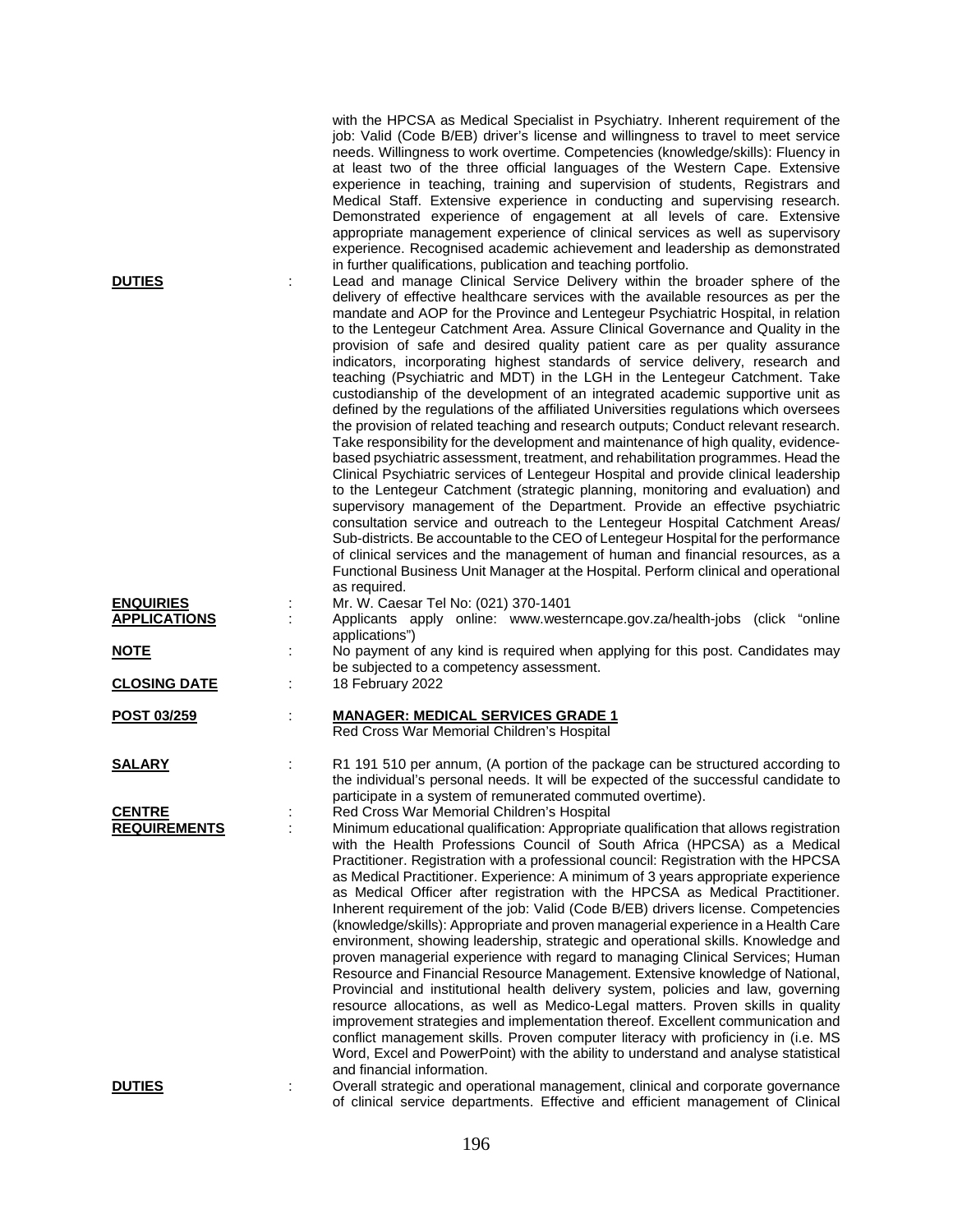| <b>ENQUIRIES</b><br><b>APPLICATIONS</b> | Departments rendering appropriate, comprehensive, equitable, affordable and<br>accessible secondary/tertiary services at Red Cross War Memorial Children's<br>Hospital. GSA participation in strategies to strengthen the regional and district<br>health care system ensuring equity of access to tertiary care for children.<br>Continuous improvement of technical quality, internal efficiency, effectiveness and<br>appropriateness of relevant FBU/s, i.e. ensuring well-functioning clinical centre<br>within available resources. Special portfolios/ projects, which may include data<br>collection, manipulation and analysis. Ensure the highest standards of patient care<br>are maintained and determine policies and practices regarding admission,<br>treatment and discharge of patients within available resources. Provide platform for<br>teaching, training, development and research. Effective, efficient and sustainable<br>human resource management and planning within relevant general specialist and<br>highly specialised clinical departments.<br>Dr AN Parbhoo Tel No: (021) 658-5005<br>Applicants apply online: www.westerncape.gov.za/health-jobs (click "online<br>applications")                                                                                                 |
|-----------------------------------------|----------------------------------------------------------------------------------------------------------------------------------------------------------------------------------------------------------------------------------------------------------------------------------------------------------------------------------------------------------------------------------------------------------------------------------------------------------------------------------------------------------------------------------------------------------------------------------------------------------------------------------------------------------------------------------------------------------------------------------------------------------------------------------------------------------------------------------------------------------------------------------------------------------------------------------------------------------------------------------------------------------------------------------------------------------------------------------------------------------------------------------------------------------------------------------------------------------------------------------------------------------------------------------------------------------------------|
| <b>NOTE</b><br><b>CLOSING DATE</b>      | No payment of any kind is required when applying for this post.<br>18 February 2022                                                                                                                                                                                                                                                                                                                                                                                                                                                                                                                                                                                                                                                                                                                                                                                                                                                                                                                                                                                                                                                                                                                                                                                                                                  |
| POST 03/260                             | <b>MANAGER: MEDICAL SERVICES GRADE 1</b><br>Chief Directorate: Rural Health Services                                                                                                                                                                                                                                                                                                                                                                                                                                                                                                                                                                                                                                                                                                                                                                                                                                                                                                                                                                                                                                                                                                                                                                                                                                 |
| <b>SALARY</b>                           | R1 191 510 per annum, (A portion of the package can be structured according to<br>the individual's personal needs.) (It will be expected of the successful candidates<br>to participate in a system of remunerated commuted overtime).                                                                                                                                                                                                                                                                                                                                                                                                                                                                                                                                                                                                                                                                                                                                                                                                                                                                                                                                                                                                                                                                               |
| <b>CENTRE</b><br><b>REQUIREMENTS</b>    | George Regional Hospital<br>Minimum educational qualification: Appropriate qualification that allows registration<br>with the Health Professions Council of South Africa (HPCSA) as Medical<br>Practitioner. Registration with a professional council: Registration with the HPCSA<br>as a Medical Practitioner (independent practice). Experience: A minimum of 3 years<br>appropriate experience as Medical Officer after registration with the HPCSA as<br>Medical Practitioner. Inherent requirement of the job: Valid (Code B/EB) drivers<br>license. Willingness and skills to do work after hours. Competencies<br>(knowledge/skills): Appropriate and proven managerial experience in a Health Care<br>environment, showing strong leadership, strategic and operational skills.<br>Knowledge of Clinical Governance, Healthcare legislation and related legal and<br>ethical healthcare practices. Proven skills in the planning and implementation of<br>quality improvement projects. Excellent communication in at least two of the three<br>official languages of the Western Cape (written, verbal) and conflict management<br>skills, proven computer literacy with proficiency in MS Word, Excel and PowerPoint<br>with the ability to understand and analyze statistical and financial information. |
| <b>DUTIES</b>                           | Provide strategic management and leadership for George Hospital, aligned with<br>Provincial and National directives. Strategic, operational and financial management<br>of all clinical and clinical support services. Coordination of clinical governance<br>activities to maintain and continuously improve the quality of care. Effective,<br>efficient human resource management and planning. Ensure teaching, training and<br>development programmes for all categories of clinical staff. Participate in strategies<br>to strengthen the district health care system in Garden Route and Central Karoo<br>and coordinate the hospital's outreach programme.                                                                                                                                                                                                                                                                                                                                                                                                                                                                                                                                                                                                                                                   |
| <b>ENQUIRIES</b><br><b>APPLICATIONS</b> | Mr M Vonk Tel No: (044) 802-4534 or e-mail: Michael. Vonk@westerncape.gov.za<br>Applicants apply online: www.westerncape.gov.za/health-jobs (click "online                                                                                                                                                                                                                                                                                                                                                                                                                                                                                                                                                                                                                                                                                                                                                                                                                                                                                                                                                                                                                                                                                                                                                           |
| <u>NOTE</u>                             | applications")<br>No payment of any kind is required when applying for this post. Short-listed                                                                                                                                                                                                                                                                                                                                                                                                                                                                                                                                                                                                                                                                                                                                                                                                                                                                                                                                                                                                                                                                                                                                                                                                                       |
| <b>CLOSING DATE</b>                     | candidates will be subjected to a competency test.<br>18 February 2022                                                                                                                                                                                                                                                                                                                                                                                                                                                                                                                                                                                                                                                                                                                                                                                                                                                                                                                                                                                                                                                                                                                                                                                                                                               |
| <u>POST 03/261</u>                      | DEPUTY DIRECTOR: PROFESSIONAL SUPPORT SERVICES<br><b>Chief Directorate: Metro Health Services</b>                                                                                                                                                                                                                                                                                                                                                                                                                                                                                                                                                                                                                                                                                                                                                                                                                                                                                                                                                                                                                                                                                                                                                                                                                    |
| <u>SALARY</u>                           | R882 042 per annum, (A portion of the package can structure according to the                                                                                                                                                                                                                                                                                                                                                                                                                                                                                                                                                                                                                                                                                                                                                                                                                                                                                                                                                                                                                                                                                                                                                                                                                                         |
| <b>CENTRE</b>                           | individual's personal needs)<br>Northern/Tygerberg Sub-structure Office                                                                                                                                                                                                                                                                                                                                                                                                                                                                                                                                                                                                                                                                                                                                                                                                                                                                                                                                                                                                                                                                                                                                                                                                                                              |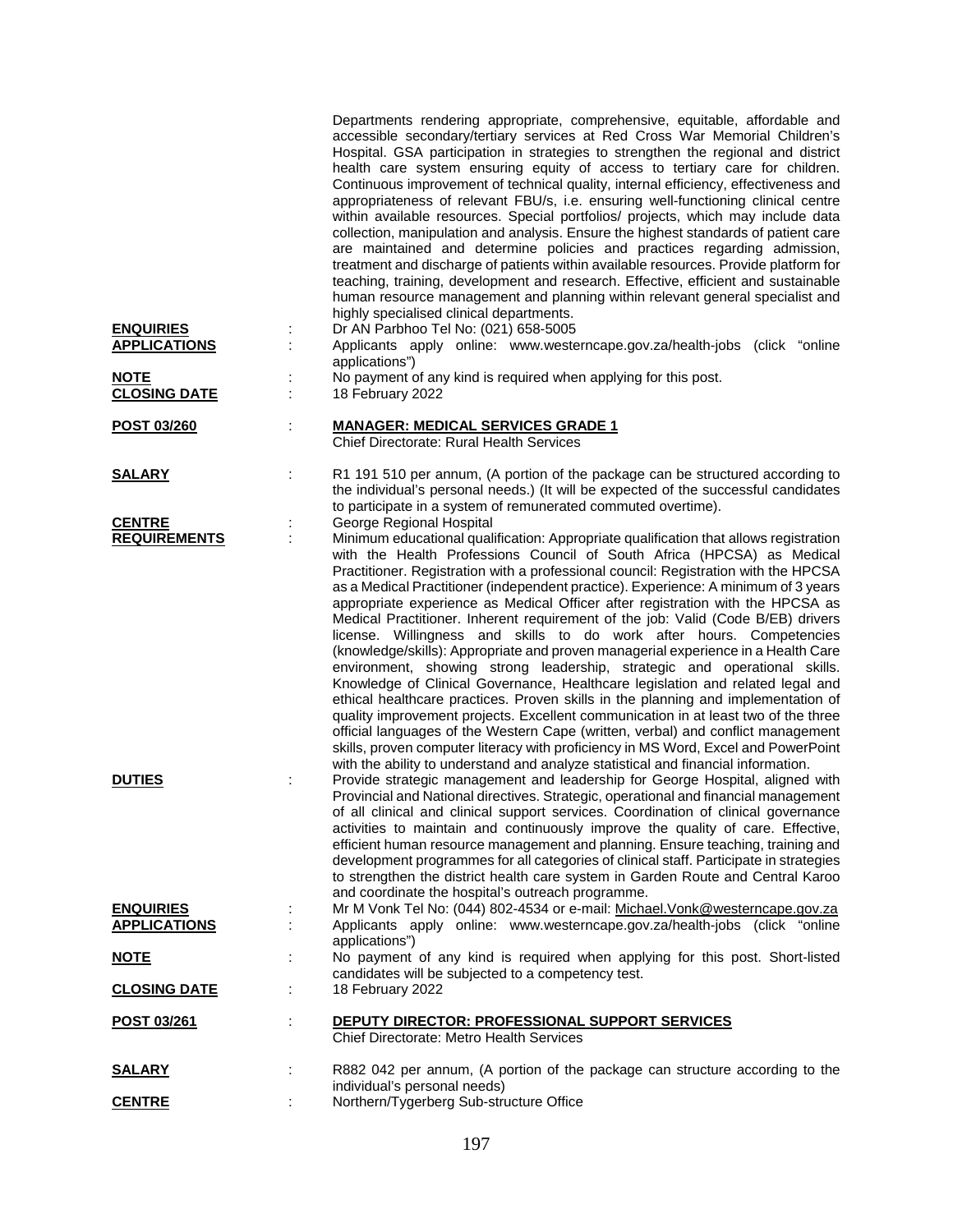| <b>REQUIREMENTS</b>                     | Minimum educational qualification: Appropriate 3-years health related National<br>Diploma or Degree registerable with the South African Pharmacy Council (SAPC),<br>South African Nursing Council (SANC) or Health Professions Council of South<br>Africa (HPCSA). Experience: Extensive relevant experience in the Public Sector<br>Health Services or Health Service Management or Health Support Services.<br>Extensive experience in policy and planning, project management and quality<br>management. Extensive experience in Public Health preferably with a post<br>graduate qualification in Public Health (or equivalent). Inherent requirement of the<br>job: A valid (Code B/EB) driver's license. Competencies (knowledge/skills):<br>Advanced computer literacy with experience in document and report writing and<br>monitoring and evaluation. Knowledge of the District Health Services (DHS) and<br>Good Interpersonal and leadership skills. Knowledge of policy as well as<br>application of regulations, policies and procedures relevant to health service,<br>planning and quality improvement. Knowledge of Occupational Health and<br>Employee Health and Wellness. |
|-----------------------------------------|----------------------------------------------------------------------------------------------------------------------------------------------------------------------------------------------------------------------------------------------------------------------------------------------------------------------------------------------------------------------------------------------------------------------------------------------------------------------------------------------------------------------------------------------------------------------------------------------------------------------------------------------------------------------------------------------------------------------------------------------------------------------------------------------------------------------------------------------------------------------------------------------------------------------------------------------------------------------------------------------------------------------------------------------------------------------------------------------------------------------------------------------------------------------------------------------|
| <b>DUTIES</b>                           | Co-ordinate research and projects identified by the District Management.<br>Strategically co-ordinate quality improvement initiatives for the district, inclusive of<br>establishing functional quality management structures across the service platform.<br>Co-ordinate the District Health Plan development process for the Sub-structure.<br>Strategic preparation for registration with the office for Standards Compliance<br>(National Core Standards) (NCS). Drive and co-ordinate the District Health<br>Expenditure Review process. Assist with infra-structure projects as identified.<br>Manage inter-sectoral initiatives for the Sub-structure.                                                                                                                                                                                                                                                                                                                                                                                                                                                                                                                                |
| <b>ENQUIRIES</b><br><b>APPLICATIONS</b> | Mr DS Labuschagne Tel No: (021) 815 -8566<br>Applicants apply online: www.westerncape.gov.za/health-jobs (click "online<br>applications")                                                                                                                                                                                                                                                                                                                                                                                                                                                                                                                                                                                                                                                                                                                                                                                                                                                                                                                                                                                                                                                    |
| <b>NOTE</b><br><b>CLOSING DATE</b>      | No payment of any kind is required when applying for this post.<br>18 February 2022                                                                                                                                                                                                                                                                                                                                                                                                                                                                                                                                                                                                                                                                                                                                                                                                                                                                                                                                                                                                                                                                                                          |
| <b>POST 03/262</b>                      | <b>FACILITY MANAGER (X2 POSTS)</b><br><b>Chief Directorate: Metro Health Services</b>                                                                                                                                                                                                                                                                                                                                                                                                                                                                                                                                                                                                                                                                                                                                                                                                                                                                                                                                                                                                                                                                                                        |
| <b>SALARY</b>                           | R744 255 per annum, (A portion of the package can be structured according to the                                                                                                                                                                                                                                                                                                                                                                                                                                                                                                                                                                                                                                                                                                                                                                                                                                                                                                                                                                                                                                                                                                             |
| <b>CENTRE</b>                           | individual's personal needs)<br>Du Noon CHC (X1 post)<br>Vanguard CHC (X1 post)                                                                                                                                                                                                                                                                                                                                                                                                                                                                                                                                                                                                                                                                                                                                                                                                                                                                                                                                                                                                                                                                                                              |
| <b>REQUIREMENTS</b>                     | Minimum educational qualification: Appropriate three year Diploma/ Degree in a<br>health related or managerial field. Experience: Appropriate experience in a<br>managerial position in a NGO, private organisation or the state sector. Inherent<br>requirement of the job: Valid (Code B/EB) driver's license. Competencies<br>(knowledge/skills): Proven leadership abilities. Good interpersonal and people<br>management skills. Knowledge of Public Sector legislation. Computer literacy.<br>Health sector experience.                                                                                                                                                                                                                                                                                                                                                                                                                                                                                                                                                                                                                                                                |
| <b>DUTIES</b>                           | General and operational management of a Community Health Centre, related<br>services in the geographical area and implementation of the prescribed package of<br>services. Strategic, operational planning, implementation of operational plans and<br>quality assurance programmes. Responsible for external governance including<br>collaboration with other sectors (Whole of Society Approach). Sound financial,<br>Supply Chain Management and People Management. Plan and co-ordinate the<br>provision of support service systems that will enhance the quality of care. Ensure a<br>high level of client satisfaction through the effective planning and implementation<br>of local centre operations and good communications with clients and communities<br>served. Information and data management.                                                                                                                                                                                                                                                                                                                                                                                |
| <b>ENQUIRIES</b>                        | Ms<br>Appolis<br>Tel<br>202-0883/933,<br>Email:<br>L<br>No:<br>(021)<br>Louise.Appolis@westerncape.gov.za                                                                                                                                                                                                                                                                                                                                                                                                                                                                                                                                                                                                                                                                                                                                                                                                                                                                                                                                                                                                                                                                                    |
| <b>APPLICATIONS</b>                     | Applicants apply online: www.westerncape.gov.za/health-jobs (click<br>"online<br>applications")                                                                                                                                                                                                                                                                                                                                                                                                                                                                                                                                                                                                                                                                                                                                                                                                                                                                                                                                                                                                                                                                                              |
| <b>NOTE</b><br><b>CLOSING DATE</b>      | No payment of any kind is required when applying for this post.<br>18 February 2022                                                                                                                                                                                                                                                                                                                                                                                                                                                                                                                                                                                                                                                                                                                                                                                                                                                                                                                                                                                                                                                                                                          |
|                                         |                                                                                                                                                                                                                                                                                                                                                                                                                                                                                                                                                                                                                                                                                                                                                                                                                                                                                                                                                                                                                                                                                                                                                                                              |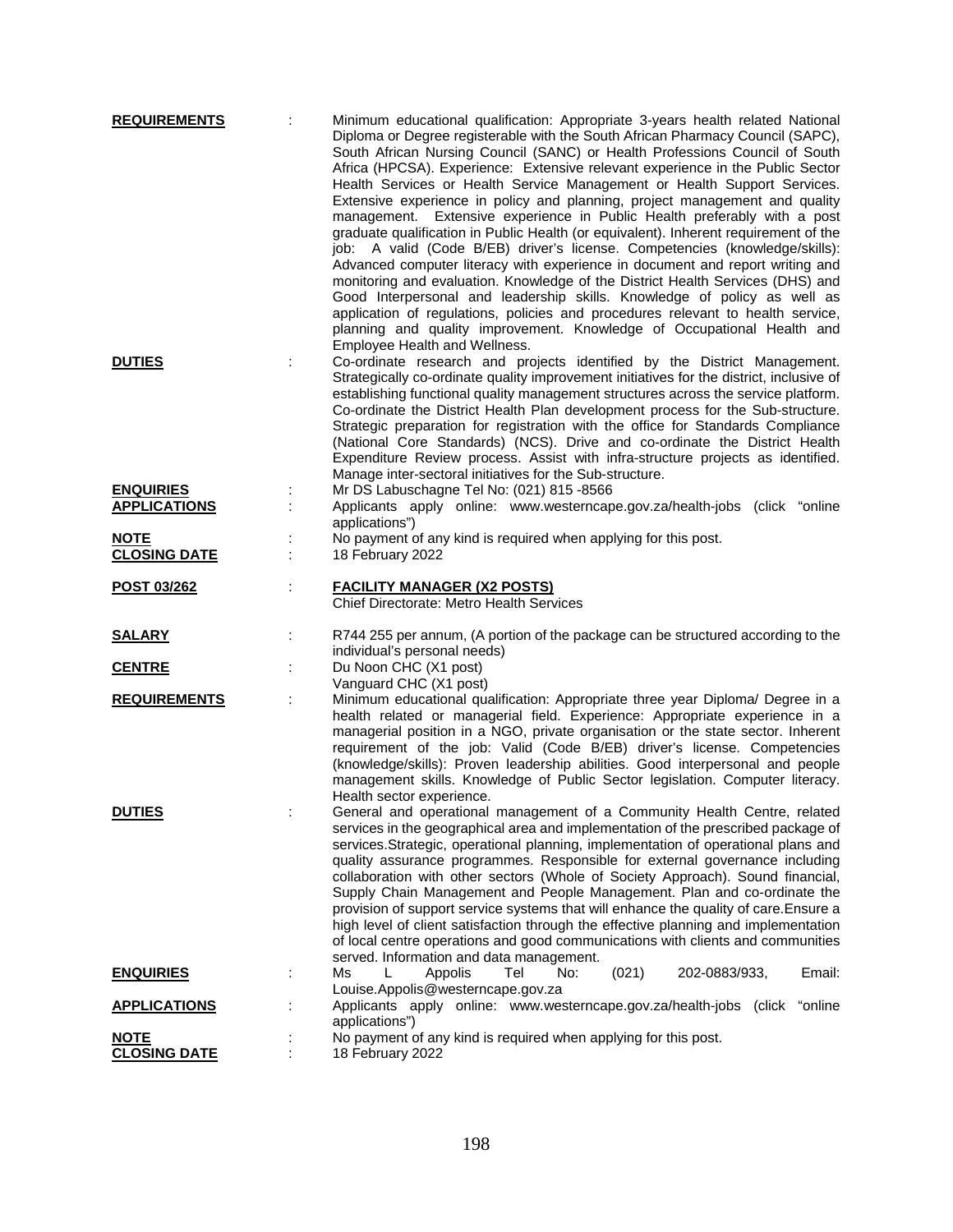| POST 03/263                             |                                                 |                                                                              | CLINICAL PROGRAM COORDINATOR GRADE 1 (COMPREHENSIVE                                                                                                                                                                                                                                                                                                                                                                                                                                                                                                                                                                                                                                                                                                                                                                                                                                                                                                                                                                                                                                                                                                                                                                                                                                  |  |  |
|-----------------------------------------|-------------------------------------------------|------------------------------------------------------------------------------|--------------------------------------------------------------------------------------------------------------------------------------------------------------------------------------------------------------------------------------------------------------------------------------------------------------------------------------------------------------------------------------------------------------------------------------------------------------------------------------------------------------------------------------------------------------------------------------------------------------------------------------------------------------------------------------------------------------------------------------------------------------------------------------------------------------------------------------------------------------------------------------------------------------------------------------------------------------------------------------------------------------------------------------------------------------------------------------------------------------------------------------------------------------------------------------------------------------------------------------------------------------------------------------|--|--|
|                                         | <b>HEALTH)</b><br><b>Central Karoo District</b> |                                                                              |                                                                                                                                                                                                                                                                                                                                                                                                                                                                                                                                                                                                                                                                                                                                                                                                                                                                                                                                                                                                                                                                                                                                                                                                                                                                                      |  |  |
| <b>SALARY</b>                           | basic annual salary)                            |                                                                              | R450 939 per annum (PN-A5), (plus a non-pensionable rural allowance of 12% of                                                                                                                                                                                                                                                                                                                                                                                                                                                                                                                                                                                                                                                                                                                                                                                                                                                                                                                                                                                                                                                                                                                                                                                                        |  |  |
| <b>CENTRE</b>                           |                                                 |                                                                              | Central Karoo District Office (stationed in Beaufort West                                                                                                                                                                                                                                                                                                                                                                                                                                                                                                                                                                                                                                                                                                                                                                                                                                                                                                                                                                                                                                                                                                                                                                                                                            |  |  |
| <b>REQUIREMENTS</b>                     |                                                 |                                                                              | Minimum educational qualification: Basic R425 qualification (i.e. diploma/degree in<br>nursing) or equivalent qualification that allows registration with the South African<br>Nursing Council (SANC) as Professional Nurse. (This dispensation is only<br>applicable for posts of Clinical Programme Coordinator where it is an inherent<br>requirement of the post, incumbent to maintain registration with the SANC).<br>Registration with a professional council: Registration with SANC as a Professional<br>Nurse. Experience: A minimum of 7 years appropriate/recognisable experience in<br>nursing after registration as Professional Nurse with SANC in General Nursing.<br>Inherent requirement of the job: Valid (code B/EB) driver's license and a willingness<br>to travel in the district as well as in the province. Competencies (knowledge/skills):<br>Must have good psychosocial, health assessment, interpersonal, planning,<br>organisational and training skills. Good interpersonal relations, leadership and<br>communication skills (verbal and written) in at least two of the three official<br>languages of the Western Cape. Knowledge of the Maternal-Child-Women's-<br>Health, HIV/AIDS/STI/TB, and Chronic Conditions and must be computer literate |  |  |
|                                         |                                                 |                                                                              | (MS Word, Excel and PowerPoint). Ability to work independently and in a multi-                                                                                                                                                                                                                                                                                                                                                                                                                                                                                                                                                                                                                                                                                                                                                                                                                                                                                                                                                                                                                                                                                                                                                                                                       |  |  |
| <b>DUTIES</b>                           | disciplinary team.                              |                                                                              | Ensure implementation, coordination, monitoring and evaluation of the District<br>Child health services and strategies. Support the implementation of the<br>HIV/AIDS/STI/TB services, establish linkages with integrated management of<br>chronic conditions, Maternal Women, Youth and Men's Health and the 1st 1000<br>day's strategies within the Beaufort West Sub District. Support the internal and<br>external interface strengthening with the focus on the COPC Model. Monitor and<br>evaluate programme goals and targets including the collection, validation and<br>interpretation of statistical data. Support the Beaufort West Sub District to achieve<br>and maintain Ideal Health status (PHC facilities and District Hospitals). Support the<br>Beaufort West Sub District with all other quality related services.                                                                                                                                                                                                                                                                                                                                                                                                                                               |  |  |
|                                         |                                                 |                                                                              |                                                                                                                                                                                                                                                                                                                                                                                                                                                                                                                                                                                                                                                                                                                                                                                                                                                                                                                                                                                                                                                                                                                                                                                                                                                                                      |  |  |
| <b>ENQUIRIES</b><br><b>APPLICATIONS</b> | applications")                                  | Ms J Nel Tel No: (023) 414-3590                                              | Applicants apply online: www.westerncape.gov.za/health-jobs (click "online                                                                                                                                                                                                                                                                                                                                                                                                                                                                                                                                                                                                                                                                                                                                                                                                                                                                                                                                                                                                                                                                                                                                                                                                           |  |  |
| <b>NOTE</b>                             |                                                 | form part of the selection process.                                          | No payment of any kind is required when applying for this post. A practical test will                                                                                                                                                                                                                                                                                                                                                                                                                                                                                                                                                                                                                                                                                                                                                                                                                                                                                                                                                                                                                                                                                                                                                                                                |  |  |
| <b>CLOSING DATE</b>                     | 18 February 2022                                |                                                                              |                                                                                                                                                                                                                                                                                                                                                                                                                                                                                                                                                                                                                                                                                                                                                                                                                                                                                                                                                                                                                                                                                                                                                                                                                                                                                      |  |  |
| POST 03/264                             | PROFESSIONAL                                    | Chief Directorate: Rural Health Services                                     | NURSE GRADE 1 TO 2 (SPECIALTY: ADVANCED<br>MIDWIFERY AND NEONATOLOGY) (X2 POSTS)                                                                                                                                                                                                                                                                                                                                                                                                                                                                                                                                                                                                                                                                                                                                                                                                                                                                                                                                                                                                                                                                                                                                                                                                     |  |  |
| <b>SALARY</b>                           |                                                 | Grade 1: R388 974 per annum, (PN B1)<br>Grade 2: R478 404 per annum, (PN B2) |                                                                                                                                                                                                                                                                                                                                                                                                                                                                                                                                                                                                                                                                                                                                                                                                                                                                                                                                                                                                                                                                                                                                                                                                                                                                                      |  |  |
| <b>CENTRE</b><br><b>REQUIREMENTS</b>    | George Hospital                                 |                                                                              | Minimum educational qualification: Basic R425 qualification (i.e. diploma/degree in<br>nursing) or equivalent qualification that allows registration with the South African<br>Council (SANC) as a Professional Nurse and Midwife. A post-basic nursing<br>qualification with a duration of at least 1 year accredited with the SANC in Advanced<br>Midwifery and Neonatal Nursing Science. Registration with a professional council:<br>Registration with the SANC as a Professional Nurse and Midwife. Proof of current<br>annual registration with SANC for 2021. Experience: Grade 1: A minimum of 4<br>years appropriate/recognisable experience in nursing after registration as a<br>Professional Nurse with the SANC in General Nursing. Grade 2: A minimum of 14<br>years appropriate/recognisable experience in nursing after registration as a<br>Professional Nurse with the SANC in General Nursing. At least 10 years of the<br>period referred to above must be appropriate/recognisable experience in Advanced<br>Midwifery and Neonatology Nursing science after obtaining the 1-year post-basic<br>qualification in the relevant specialty. Inherent requirements of the job: Willingness                                                                          |  |  |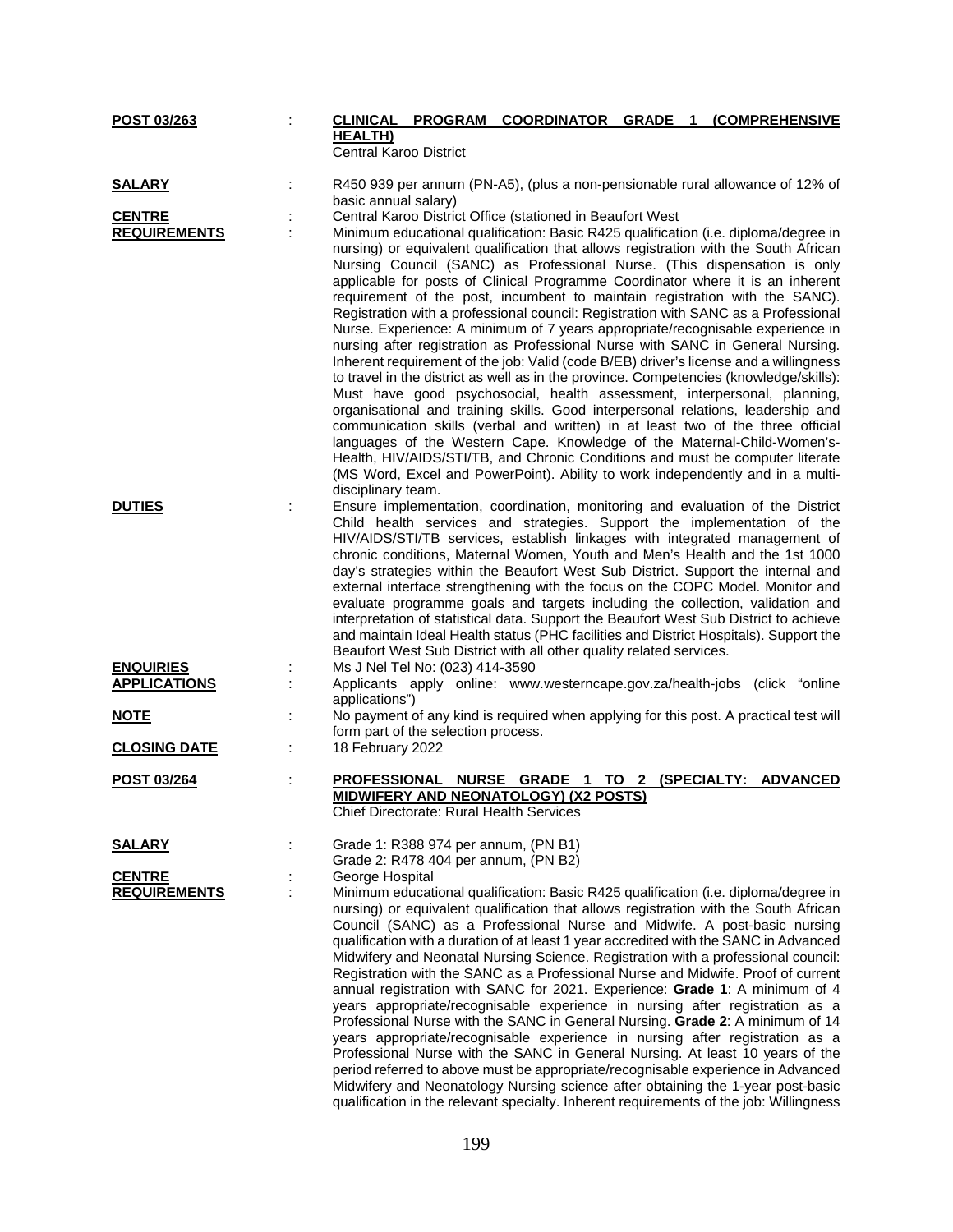|                                      |   | to work shifts, day and night duty, weekends, and public holidays to meet the<br>operational requirements. Overtime and relief work in the Departments to ensure<br>effective provision of services - including but not limited to the Prenatal, Postnatal<br>and Neonatal/PEADS departments. Competencies (knowledge/skills): Good verbal<br>and written communication skills in at least two of the three official languages of<br>the Western Cape. Knowledge of relevant legislation and policies of the<br>Department of Health Western Cape. Leadership towards the realisation of<br>strategic goals and objectives of the Obstetric and Neonatology Department                                                                                                                                                                                                                                                                                       |
|--------------------------------------|---|--------------------------------------------------------------------------------------------------------------------------------------------------------------------------------------------------------------------------------------------------------------------------------------------------------------------------------------------------------------------------------------------------------------------------------------------------------------------------------------------------------------------------------------------------------------------------------------------------------------------------------------------------------------------------------------------------------------------------------------------------------------------------------------------------------------------------------------------------------------------------------------------------------------------------------------------------------------|
| <b>DUTIES</b>                        |   | Provide holistic, quality health care and education according to individual needs of<br>patients, family and the community. Manage and Utilize Human and Physical<br>Resources effective. Support of supervisor with Staff Supervisory Function.<br>Maintain and promote professional growth/ethical standards and development of<br>self and others. Display of core values of the Department of Health WCG in the<br>execution of duties.                                                                                                                                                                                                                                                                                                                                                                                                                                                                                                                  |
| <b>ENQUIRIES</b>                     |   | Ms D Williams Tel No: (044) 802-4371/ 4537                                                                                                                                                                                                                                                                                                                                                                                                                                                                                                                                                                                                                                                                                                                                                                                                                                                                                                                   |
| <b>APPLICATIONS</b>                  |   | Applicants apply online: www.westerncape.gov.za/health-jobs (click "online                                                                                                                                                                                                                                                                                                                                                                                                                                                                                                                                                                                                                                                                                                                                                                                                                                                                                   |
|                                      |   | applications")                                                                                                                                                                                                                                                                                                                                                                                                                                                                                                                                                                                                                                                                                                                                                                                                                                                                                                                                               |
| <b>NOTE</b>                          |   | No payment of any kind is required when applying for this post. "Candidates who<br>are not in possession of the required qualifications will be appointed into the general<br>stream, and they will be required to obtain the necessary qualifications within a<br>predetermined period of time. "Candidates who are not in possession of the<br>stipulated registration requirements, may also apply. Such candidates will only be<br>considered for appointment on condition that proof of application for registration to<br>register with the relevant council and proof of payment of the prescribed registration<br>fees to the relevant council are submitted with their job application/on appointment.<br>This concession is only applicable on health professionals who apply for the first<br>time for registration in a specific category with the relevant council (including<br>individuals who must apply for change in registration status)" |
| <b>CLOSING DATE</b>                  | ÷ | 18 February 2022                                                                                                                                                                                                                                                                                                                                                                                                                                                                                                                                                                                                                                                                                                                                                                                                                                                                                                                                             |
| POST 03/265                          |   | <b>ASSISTANT DIRECTOR: PROJECT MANAGEMENT</b><br>Directorate: Communications                                                                                                                                                                                                                                                                                                                                                                                                                                                                                                                                                                                                                                                                                                                                                                                                                                                                                 |
|                                      |   |                                                                                                                                                                                                                                                                                                                                                                                                                                                                                                                                                                                                                                                                                                                                                                                                                                                                                                                                                              |
|                                      |   |                                                                                                                                                                                                                                                                                                                                                                                                                                                                                                                                                                                                                                                                                                                                                                                                                                                                                                                                                              |
| <b>SALARY</b>                        |   | R382 245 per annum                                                                                                                                                                                                                                                                                                                                                                                                                                                                                                                                                                                                                                                                                                                                                                                                                                                                                                                                           |
| <b>CENTRE</b><br><b>REQUIREMENTS</b> |   | Head Office, Cape Town<br><b>Minimum</b><br>educational<br>qualification:<br>Appropriate<br>three-year<br>National<br>Diploma/Degree in Communication, Journalism, Public Relations or Media Studies.<br>Experience: Appropriate experience in a communication, public relations or<br>marketing environment, which includes. Appropriate client management<br>experience and internal communication in corporate communications in public<br>service. Inherent requirement of the job: Valid Code (B/EB) driver's licence.<br>Competences (knowledge/skills): Client management experience. Experience in<br>working with an advertising agency. Excellent verbal and written communication<br>skills. Content management for both web and internal communications. Excellent<br>writing and editing skills in English, Afrikaans and or Xhosa. Strong interpersonal<br>skills.                                                                             |
| <b>DUTIES</b>                        |   | Provide corporate support to Business Units. Responsible for the production of<br>corporate communication. Project and Event Management with advertising agency<br>including traffic management. Provide copy writing service to business units and<br>strategic corporate and campaign communication. Align strategic messaging with<br>corporate, campaign and web communication channels.                                                                                                                                                                                                                                                                                                                                                                                                                                                                                                                                                                 |
| <b>ENQUIRIES</b>                     |   | Mr M van der Heever Tel No: (021) 483- 3716                                                                                                                                                                                                                                                                                                                                                                                                                                                                                                                                                                                                                                                                                                                                                                                                                                                                                                                  |
| <b>APPLICATIONS</b>                  |   | Applicants apply online: www.westerncape.gov.za/health-jobs (click "online                                                                                                                                                                                                                                                                                                                                                                                                                                                                                                                                                                                                                                                                                                                                                                                                                                                                                   |
|                                      |   | applications")                                                                                                                                                                                                                                                                                                                                                                                                                                                                                                                                                                                                                                                                                                                                                                                                                                                                                                                                               |
| <b>NOTE</b>                          |   |                                                                                                                                                                                                                                                                                                                                                                                                                                                                                                                                                                                                                                                                                                                                                                                                                                                                                                                                                              |
| <b>CLOSING DATE</b>                  |   | No payment of any kind is required when applying for this post.<br>18 February 2022                                                                                                                                                                                                                                                                                                                                                                                                                                                                                                                                                                                                                                                                                                                                                                                                                                                                          |
| POST 03/266                          |   | <b>ASSISTANT DIRECTOR: ASSET MANAGEMENT</b><br>Groote Schuur Hospital                                                                                                                                                                                                                                                                                                                                                                                                                                                                                                                                                                                                                                                                                                                                                                                                                                                                                        |
| <b>SALARY</b>                        |   | R382 245 per annum                                                                                                                                                                                                                                                                                                                                                                                                                                                                                                                                                                                                                                                                                                                                                                                                                                                                                                                                           |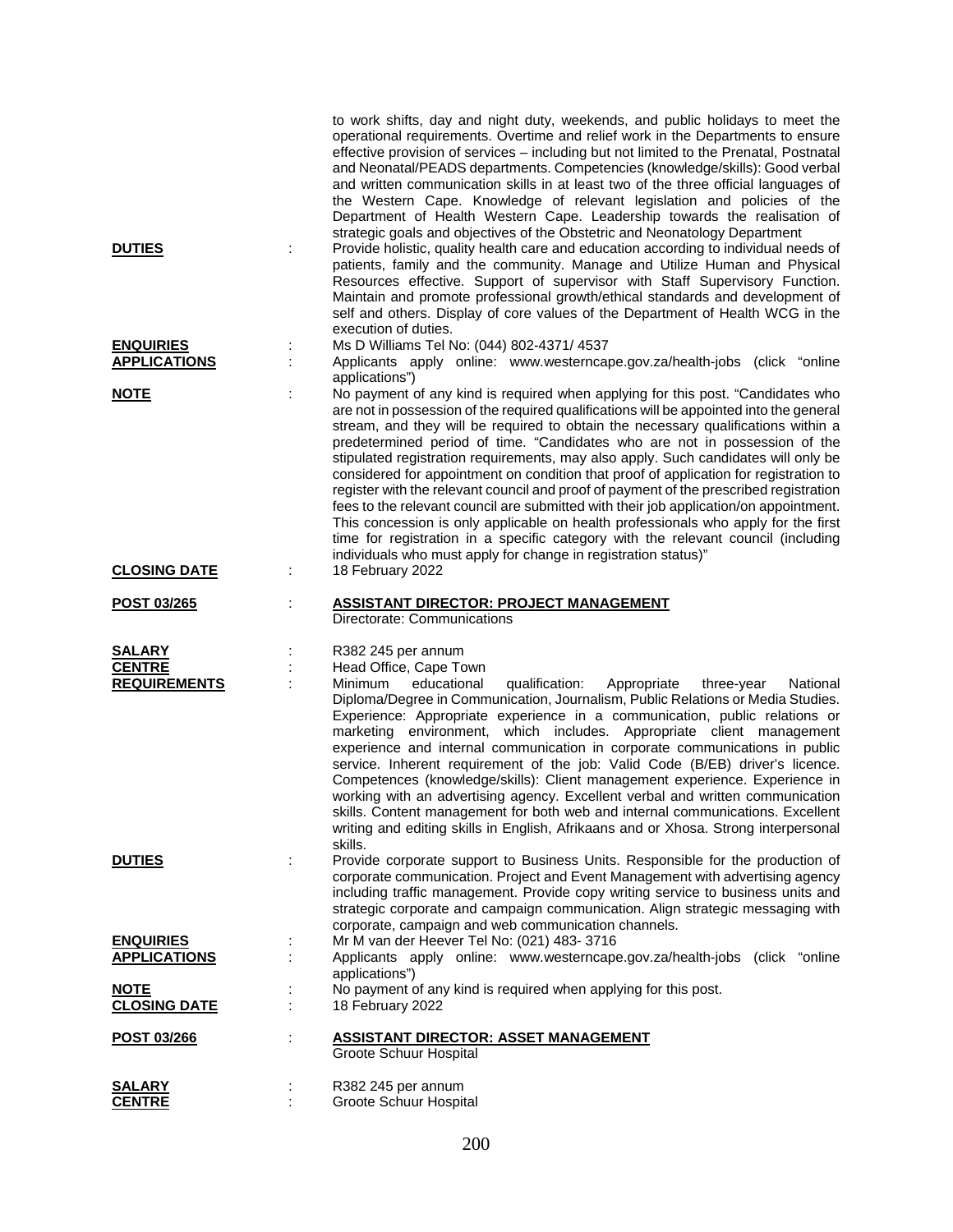| <b>REQUIREMENTS</b> | Minimum educational qualification: Appropriate 3-year National Diploma/Degree in<br>Supply Chain Management or Public Administration/Management/ Finance NQF<br>level 6/7. Experience: Appropriate experience in asset management and in a<br>supervisory capacity. Inherent requirement of the job: Valid (Code B/EB) driver's<br>license. Competencies (knowledge/skills): Ability to work under pressure.<br>Computer literacy, with superior knowledge of Asset Management computer<br>system Syspro as well as MS Excel, word, power point and pivot tables. Superior<br>knowledge and understanding of relevant Assets Management legislation and                                                                                                                                                                                                                                                                                                                                                                  |
|---------------------|--------------------------------------------------------------------------------------------------------------------------------------------------------------------------------------------------------------------------------------------------------------------------------------------------------------------------------------------------------------------------------------------------------------------------------------------------------------------------------------------------------------------------------------------------------------------------------------------------------------------------------------------------------------------------------------------------------------------------------------------------------------------------------------------------------------------------------------------------------------------------------------------------------------------------------------------------------------------------------------------------------------------------|
| <b>DUTIES</b>       | regulations.<br>Effectively and efficiently provide leadership and manage the Asset Management<br>Section in the SCM Department to achieve its goals, objectives and targets by<br>providing interpretation, application and ensure compliance of Asset Management<br>policies, regulations, prescripts and instructions. Manage the Assets (major and<br>minor) and related processes of the hospital in respect of: Annual asset planning<br>and asset count, monthly assets and financial statement reconciliations, variance<br>analysis and implementing corrective action and liaise with various role-players and<br>stakeholders on different levels to ensure effective Asset Management. Real time<br>capturing of acquisitions, transfers, re-evaluations, disposals, bar-coding,<br>movements, reports and update of Asset Register. Liaise with auditors (external<br>and internal) and deal with audit queries. Manage the performance, training and<br>development of staff in the Asset Management Unit. |
| <b>ENQUIRIES</b>    | Ms A Bezuidenhout Tel No: (021) 404-3248                                                                                                                                                                                                                                                                                                                                                                                                                                                                                                                                                                                                                                                                                                                                                                                                                                                                                                                                                                                 |
| <b>APPLICATIONS</b> | Applicants apply online: www.westerncape.gov.za/health-jobs (click "online                                                                                                                                                                                                                                                                                                                                                                                                                                                                                                                                                                                                                                                                                                                                                                                                                                                                                                                                               |
| <b>NOTE</b>         | applications")<br>No payment of any kind is required when applying for this post.                                                                                                                                                                                                                                                                                                                                                                                                                                                                                                                                                                                                                                                                                                                                                                                                                                                                                                                                        |
| <b>CLOSING DATE</b> | 18 February 2022                                                                                                                                                                                                                                                                                                                                                                                                                                                                                                                                                                                                                                                                                                                                                                                                                                                                                                                                                                                                         |
| <b>POST 03/267</b>  | <b>BED MANAGER</b><br><b>Chief Directorate: Metro Health Services</b>                                                                                                                                                                                                                                                                                                                                                                                                                                                                                                                                                                                                                                                                                                                                                                                                                                                                                                                                                    |
| <b>SALARY</b>       | R382 245 per annum                                                                                                                                                                                                                                                                                                                                                                                                                                                                                                                                                                                                                                                                                                                                                                                                                                                                                                                                                                                                       |
| <b>CENTRE</b>       | Western Cape Rehabilitation Centre                                                                                                                                                                                                                                                                                                                                                                                                                                                                                                                                                                                                                                                                                                                                                                                                                                                                                                                                                                                       |
| <b>REQUIREMENTS</b> | Minimum educational qualification: Appropriate three-year health related National<br>Diploma/Degree or equivalent registrable with an appropriate Health Professions<br>Council. Experience: Appropriate experience in a physical rehabilitation health<br>environment. General Managerial experience. Inherent requirement of the job:<br>Valid (Code B/EB) driver's license. Competencies (knowledge/skills): Computer<br>literacy in full Microsoft Office package (MS Word, MS Excel and MS Powerpoint).<br>Knowledge of bed management and an understanding of the flow of patients within<br>the Public Health sector. Ability to function and make decisions independently, to<br>collect and collate information, critically analyse data and produce reports. Ability<br>to communicate in at least two of the three official languages of the Western Cape.                                                                                                                                                    |
| <b>DUTIES</b>       | Develop, implement and manage Bed Manager policies, protocols and procedures<br>within the hospital. Manage information of patients and statistics in relation to bed<br>management and provide regular reports to Hospital Management. Plan, co-<br>ordinate and manage patient referrals from other health facilities. Collaborate with<br>WCRC medical, nursing, allied workers and administrative disciplines regarding the<br>planning, processing and utilisation of hospital resources to ensure effective and<br>efficient flow of patients into and within the institution and to optimise bed utilisation.<br>Establish and maintain close working relationships with other provincial institutions<br>and districts, collaborating with referring institutions and community-based services<br>to optimise flow into WCRC. Corporate governance of Bed Management<br>component.                                                                                                                               |
| <b>ENQUIRIES</b>    | Dr HE Sammons Tel No: (021) 370 2313/5.                                                                                                                                                                                                                                                                                                                                                                                                                                                                                                                                                                                                                                                                                                                                                                                                                                                                                                                                                                                  |
| <b>APPLICATIONS</b> | Applicants apply online: www.westerncape.gov.za/health-jobs (click "online<br>applications")                                                                                                                                                                                                                                                                                                                                                                                                                                                                                                                                                                                                                                                                                                                                                                                                                                                                                                                             |
| <b>NOTE</b>         | No payment of any kind is required when applying for this post.                                                                                                                                                                                                                                                                                                                                                                                                                                                                                                                                                                                                                                                                                                                                                                                                                                                                                                                                                          |
| <b>CLOSING DATE</b> | 18 February 2022                                                                                                                                                                                                                                                                                                                                                                                                                                                                                                                                                                                                                                                                                                                                                                                                                                                                                                                                                                                                         |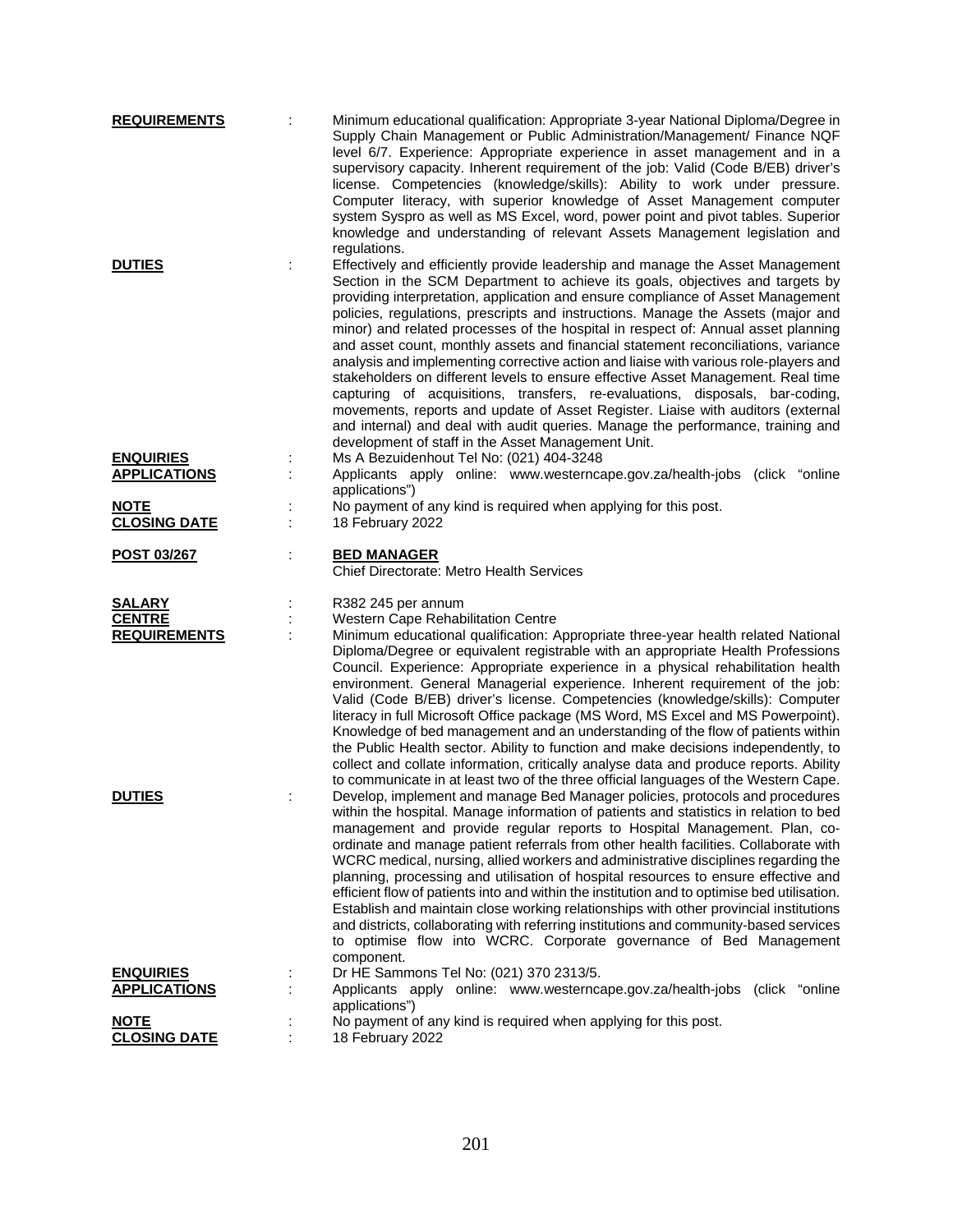| POST 03/268                                           |   | <b>QUALITY ASSURANCE MANAGER</b><br><b>Chief Directorate: Metro Health Services</b>                                                                                                                                                                                                                                                                                                                                                                                                                                                                                                                                                                                                                                                                                                                                                                                                                                                                                                                                                                                                                                                                                                                                                                                                                                                                                                                                                                   |
|-------------------------------------------------------|---|-------------------------------------------------------------------------------------------------------------------------------------------------------------------------------------------------------------------------------------------------------------------------------------------------------------------------------------------------------------------------------------------------------------------------------------------------------------------------------------------------------------------------------------------------------------------------------------------------------------------------------------------------------------------------------------------------------------------------------------------------------------------------------------------------------------------------------------------------------------------------------------------------------------------------------------------------------------------------------------------------------------------------------------------------------------------------------------------------------------------------------------------------------------------------------------------------------------------------------------------------------------------------------------------------------------------------------------------------------------------------------------------------------------------------------------------------------|
| <b>SALARY</b><br><b>CENTRE</b><br><b>REQUIREMENTS</b> |   | R382 245 per annum<br><b>Oral Health Centres</b><br>Minimum educational qualification: Appropriate 4-year Health related National<br>Diploma/Degree or equivalent registrable with a South African Statutory Health<br>Professions Council or SA Nursing Council. Registration with a professional<br>council: Current registration with a South African statutory Health Professions<br>Council. Experience: Appropriate experience in Health Services. Appropriate<br>managerial experience. Inherent requirement of the job: Valid drivers (code B/EB)<br>license. Competencies (knowledge/skills): Ability to direct a multi-disciplinary team<br>within the parameters of matrix management to ensure good quality Healthcare in<br>the Institution, understanding healthcare legislation and related legal and ethical<br>healthcare practices. Computer literate in MS Office and Outlook. Good verbal and<br>written communication skills in at least two of the three official languages of the<br>Western Cape. Knowledge of the Quality Management Framework as well as the<br>Occupational Health and Safety Act, Infection Prevention and Control standards,<br>and Health Risk Management. Strategic leadership and management skills in<br>creative problem solving, decision-making, research, with the ability to analytically<br>interrogate information, and prepare and present reports to internal and external<br>stakeholders. |
| <b>DUTIES</b>                                         |   | Coordinate and ensure effective systems are developed and maintained for<br>assurance including Occupational Health and Safety, Infection Prevention and<br>Control, Risk Management and Disaster Management. Coordinate interventions<br>aimed at improving the patient experience and respond to consumer enquiries by<br>investigating and managing complaints and adverse incidents within the context of<br>Functional Business Unit (FBU) management, in addition to supporting activities<br>that demonstrate appreciation and care of staff. Effective development,<br>coordination, monitoring and evaluation and reporting of the quality management<br>programme, quality improvement initiatives, and standard operating procedures in<br>line with applicable health policies and standards, to internal and external<br>stakeholders. Ensure that the Institution achieves compliance with the Ideal<br>Hospital Monitoring Framework requirements and the OHSC Norms and Standards<br>and coordinate and participate in audits to maintain quality. Manage and supervise<br>staff. Prepare management reports and provide statistical data.                                                                                                                                                                                                                                                                                            |
| <b>ENQUIRIES</b><br><b>APPLICATIONS</b>               |   | Dr E Prince Tel No: (021) 937-3122<br>Applicants apply online: www.westerncape.gov.za/health-jobs (click "online<br>applications")                                                                                                                                                                                                                                                                                                                                                                                                                                                                                                                                                                                                                                                                                                                                                                                                                                                                                                                                                                                                                                                                                                                                                                                                                                                                                                                    |
| <b>NOTE</b><br><b>CLOSING DATE</b>                    |   | No payment of any kind is required when applying for this post.<br>18 February 2022                                                                                                                                                                                                                                                                                                                                                                                                                                                                                                                                                                                                                                                                                                                                                                                                                                                                                                                                                                                                                                                                                                                                                                                                                                                                                                                                                                   |
| POST 03/269                                           |   | <b>MEDICAL TECHNOLOGIST GRADE 1 TO 3</b><br>(9 Months Contract)<br>Red Cross War Memorial Children's Hospital, Rondebosch                                                                                                                                                                                                                                                                                                                                                                                                                                                                                                                                                                                                                                                                                                                                                                                                                                                                                                                                                                                                                                                                                                                                                                                                                                                                                                                             |
| <b>SALARY</b>                                         |   | Grade 1: R322 746 per annum plus 37% in lieu of service benefits<br>Grade 2: R378 402 per annum plus 37% in lieu of service benefits<br>Grade 3: R445 752 per annum plus 37% in lieu of service benefits                                                                                                                                                                                                                                                                                                                                                                                                                                                                                                                                                                                                                                                                                                                                                                                                                                                                                                                                                                                                                                                                                                                                                                                                                                              |
| <b>CENTRE</b><br><b>REQUIREMENTS</b>                  | ċ | Red Cross War Memorial Children's Hospital, Rondebosch<br>Minimum educational qualification: Appropriate qualification that allows registration<br>with the Health Professions Council of South Africa (HPCSA) as a Medical<br>Technologist (Chemistry). Registration with a professional council: Registration<br>with the HPCSA as a Medical Technologist. Experience: Grade 1: None after<br>registration with the HPCSA as a Medical Technologist in respect of South African<br>qualified employees. 1-year relevant experience after registration with the HPCSA<br>in the relevant profession (where applicable) in respect of foreign qualified<br>employees, of whom it is not required to perform Community Service, as required<br>in South Africa. Grade 2: A minimum of 10 years' relevant experience after<br>registration with the HPCSA as a Medical Technologist in respect of South African<br>qualified employees. A minimum of 11 years' relevant experience after registration<br>with the HPCSA in the relevant profession (where applicable) in respect of foreign                                                                                                                                                                                                                                                                                                                                                             |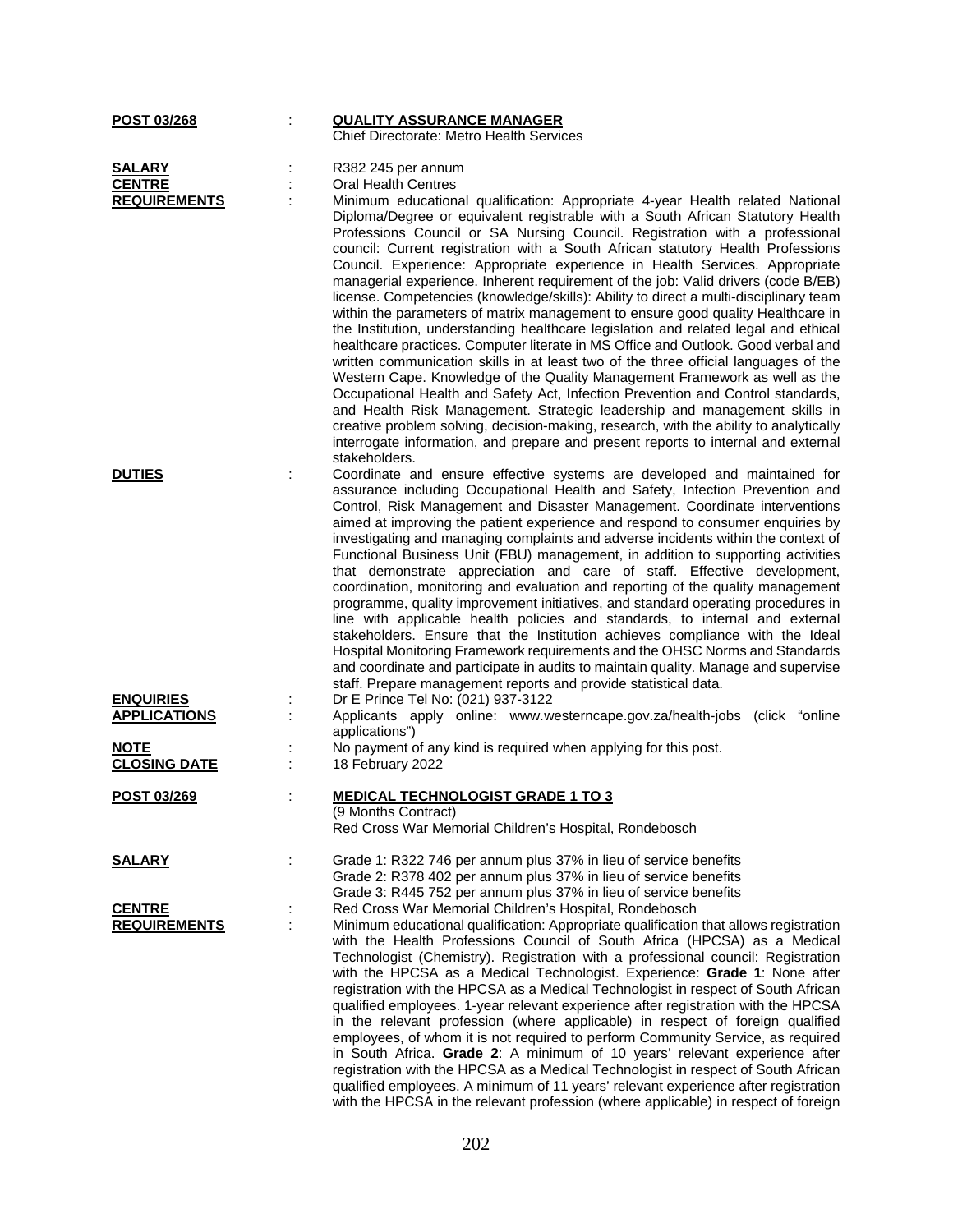|                     | qualified employees, of whom it is not required to perform Community Service, as<br>required in South Africa. Grade 3: A minimum of 20 years' relevant experience after<br>registration with the HPCSA as a Medical Technologist in respect of South African<br>qualified employees. A minimum of 21 years' relevant experience after registration<br>with the HPCSA in the relevant profession (where applicable) in respect of foreign<br>qualified employees, of whom it is not required to perform Community Service, as<br>required in South Africa. Inherent requirement of the job: Leave dependent on<br>departmental needs always. Competencies (knowledge/skills): Proficiency in<br>Word, Excel and Access. Ability to perform calculations to determine<br>concentrations, ratios. Ability to work both independently and cooperatively as a<br>team member. Extensive laboratory experience and/or training that demonstrates<br>the ability to successfully process samples and perform analysis. Ability to perform<br>meticulous measurement of delicate samples and assist in the production of |
|---------------------|------------------------------------------------------------------------------------------------------------------------------------------------------------------------------------------------------------------------------------------------------------------------------------------------------------------------------------------------------------------------------------------------------------------------------------------------------------------------------------------------------------------------------------------------------------------------------------------------------------------------------------------------------------------------------------------------------------------------------------------------------------------------------------------------------------------------------------------------------------------------------------------------------------------------------------------------------------------------------------------------------------------------------------------------------------------------------------------------------------------|
| <b>DUTIES</b>       | radiopharmaceuticals.<br>Perform in vitro investigations using Radio immuno assays such as glomerulo<br>filtration rate determination. Provide a thyroid screening service using neonatal<br>cord blood samples. Produce or assist with the production of radiopharmaceuticals.<br>Act as radiation protection officer and assist in the safe ordering, storage and usage<br>of radio-isotopes. Maintain accurate department records, assist in reports to<br>statutory bodies and provide statistical data as required. Perform required<br>laboratory administrative duties (including laboratory management, quality control,<br>safety processes, process improvement, and ordering supplies), training of other<br>staff, and other duties and projects as required.                                                                                                                                                                                                                                                                                                                                        |
| <b>ENQUIRIES</b>    | Dr A Brink, Tel No: (021) 021 658-5367                                                                                                                                                                                                                                                                                                                                                                                                                                                                                                                                                                                                                                                                                                                                                                                                                                                                                                                                                                                                                                                                           |
| <b>APPLICATIONS</b> | Applicants apply online: www.westerncape.gov.za/health-jobs (click "online<br>applications")                                                                                                                                                                                                                                                                                                                                                                                                                                                                                                                                                                                                                                                                                                                                                                                                                                                                                                                                                                                                                     |
| <b>NOTE</b>         | No payment of any kind is required when applying for this post.                                                                                                                                                                                                                                                                                                                                                                                                                                                                                                                                                                                                                                                                                                                                                                                                                                                                                                                                                                                                                                                  |
| <b>CLOSING DATE</b> | 18 February 2022                                                                                                                                                                                                                                                                                                                                                                                                                                                                                                                                                                                                                                                                                                                                                                                                                                                                                                                                                                                                                                                                                                 |
| <b>POST 03/270</b>  | <b>SENIOR ADMINISTRATIVE OFFICER: HUMAN RESOURCE MANAGEMENT</b><br><b>Overberg District</b>                                                                                                                                                                                                                                                                                                                                                                                                                                                                                                                                                                                                                                                                                                                                                                                                                                                                                                                                                                                                                      |
| SALARY              | R321 543 per annum                                                                                                                                                                                                                                                                                                                                                                                                                                                                                                                                                                                                                                                                                                                                                                                                                                                                                                                                                                                                                                                                                               |
| <b>CENTRE</b>       | Caledon Hospital                                                                                                                                                                                                                                                                                                                                                                                                                                                                                                                                                                                                                                                                                                                                                                                                                                                                                                                                                                                                                                                                                                 |
|                     |                                                                                                                                                                                                                                                                                                                                                                                                                                                                                                                                                                                                                                                                                                                                                                                                                                                                                                                                                                                                                                                                                                                  |
| <b>REQUIREMENTS</b> | Minimum educational qualification: Appropriate 3-year National Diploma /Degree.<br>Experience: Appropriate experience in Human Resources administration (i.e.<br>Salary Administration, Service Conditions, Personnel Management, PERSAL and<br>Recruitment and Selection). Appropriate experience in Supervision. Inherent<br>requirement of the job: Valid (Code B/EB) driver's license. Competencies<br>(knowledge/skills): Sound practical knowledge and experience of the PERSAL<br>system, knowledge of the Public Service Act and regulations, various OSD's,<br>Human Resource Policies, Resolutions and Agreements. Ability to ensure<br>compliance and identify irregularities in the application of human resource policies<br>and practices by means of analytical and innovative thinking. Good verbal, as well<br>as written communication skills in at least two of the three official languages of the<br>Western Cape to ensure effective report-writing. Computer skills (MS Office, Word,<br>Excel and PowerPoint).                                                                           |
| <b>DUTIES</b>       | Adherence to and correct application of all transversal personnel practices, policies<br>and procedures, including all employment practices, Conditions of Service and<br>Terminations, SPMS, Establishment Administration and Recruitment and<br>Selection. Render a support and advisory service with regard to Personnel<br>Administration and Human Resource Management. Monitor compliance to HR<br>policies. Manage and supervise the general staff office including the development<br>of HR Officials. Identify training areas of need and implement training programmes<br>and information sessions on existing and new policies. Ensure HR compliance and<br>rectification of Auditor-General reports, Internal Auditors reports, as well as HRM<br>Advisory Services Compliance Reports. Co-ordinate Labour relations and People<br>Development (HRD) functions.                                                                                                                                                                                                                                      |
| <b>ENQUIRIES</b>    | Ms N Fudu Tel No: (028) 212-1070                                                                                                                                                                                                                                                                                                                                                                                                                                                                                                                                                                                                                                                                                                                                                                                                                                                                                                                                                                                                                                                                                 |
| <b>APPLICATIONS</b> | Applicants apply online: www.westerncape.gov.za/health-jobs (click "online<br>applications")                                                                                                                                                                                                                                                                                                                                                                                                                                                                                                                                                                                                                                                                                                                                                                                                                                                                                                                                                                                                                     |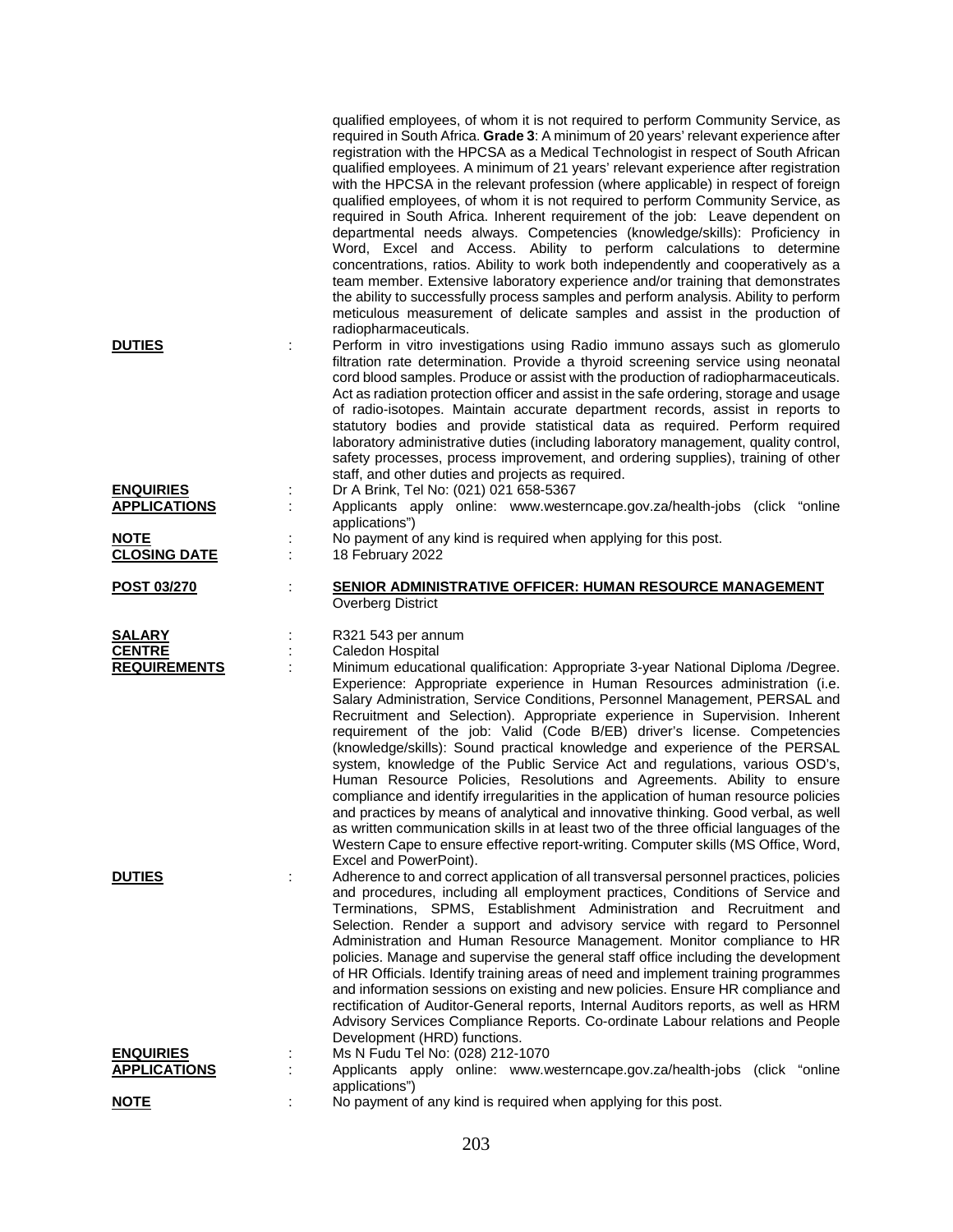| <b>CLOSING DATE</b>                     |   | 18 February 2022                                                                                                                                                                                                                                                                                                                                                                                                                                                                                                                                                                                                                                                                                                                                                                                                                                                                                                                                                                                      |
|-----------------------------------------|---|-------------------------------------------------------------------------------------------------------------------------------------------------------------------------------------------------------------------------------------------------------------------------------------------------------------------------------------------------------------------------------------------------------------------------------------------------------------------------------------------------------------------------------------------------------------------------------------------------------------------------------------------------------------------------------------------------------------------------------------------------------------------------------------------------------------------------------------------------------------------------------------------------------------------------------------------------------------------------------------------------------|
| <b>POST 03/271</b>                      |   | <b>SENIOR PERSONNEL PRACTITIONER (RECRUITMENT AND SELECTION)</b><br>Directorate: People Practices and Administration                                                                                                                                                                                                                                                                                                                                                                                                                                                                                                                                                                                                                                                                                                                                                                                                                                                                                  |
| <b>SALARY</b>                           |   | R321 543 per annum                                                                                                                                                                                                                                                                                                                                                                                                                                                                                                                                                                                                                                                                                                                                                                                                                                                                                                                                                                                    |
| <b>CENTRE</b>                           |   | Head Office, Cape Town                                                                                                                                                                                                                                                                                                                                                                                                                                                                                                                                                                                                                                                                                                                                                                                                                                                                                                                                                                                |
| <b>REQUIREMENTS</b>                     |   | Minimum educational qualification: An appropriate 3-year National Diploma/Degree<br>in Human Resource with appropriate experience. Experience: Appropriate<br>experience in Human Resource Management service in respect of Recruitment and<br>Selection processes. Inherent requirement of the job: Valid Code (B/EB) drivers'<br>license. Competencies (knowledge/skills): Knowledge and experience of PERSAL.<br>Good analytical skills. Good organisatoinal skills Advanced writing skills. Skills in<br>MS Office (Word/Excel /PowerPoint, etc).                                                                                                                                                                                                                                                                                                                                                                                                                                                 |
| <b>DUTIES</b>                           |   | Render an effective and efficient advisory support service with regard to<br>Recruitment and Selection. Implement and maintain the Online Recruitment and<br>Selection system within the Department of Health. Provide effective Human<br>Resource representation during the Recruitment and Selection processes for SMS<br>and salary levels $1 - 12$ posts including logistical arrangements. Draft submissions<br>for the filling of all posts including cabinet submissions for SMS posts. Scrutinise<br>motivations and accompanying documentation. Investigate grievances in respect<br>of Recruitment and Selection processes. Provide assistance and advice in respect<br>of conciliation/arbitration. Identify areas of training and implement training<br>programmes/information sessions on existing and new policies and prescripts.<br>Provide input in the application of HRM policies and prescripts. Conduct audits at<br>Institutions and draft audit reports. Supervision of staff. |
| <b>ENQUIRIES</b><br><b>APPLICATIONS</b> |   | Ms C Dawood Tel No: (021) 483-5426<br>Applicants apply online: www.westerncape.gov.za/health-jobs (click "online                                                                                                                                                                                                                                                                                                                                                                                                                                                                                                                                                                                                                                                                                                                                                                                                                                                                                      |
| <b>NOTE</b><br><b>CLOSING DATE</b>      |   | applications")<br>No payment of any kind is required when applying for this post.<br>18 February 2022                                                                                                                                                                                                                                                                                                                                                                                                                                                                                                                                                                                                                                                                                                                                                                                                                                                                                                 |
| <u>POST 03/272</u>                      |   | <b>ARTISAN PRODUCTION GRADE A TO C (FIRE PREVENTION)</b><br>Groote Schuur Hospital                                                                                                                                                                                                                                                                                                                                                                                                                                                                                                                                                                                                                                                                                                                                                                                                                                                                                                                    |
| <b>SALARY</b>                           |   | Grade A: R193 512 per annum<br>Grade B: R227 943 per annum<br>Grade C: 266 109 per annum                                                                                                                                                                                                                                                                                                                                                                                                                                                                                                                                                                                                                                                                                                                                                                                                                                                                                                              |
| <b>CENTRE</b>                           |   | Groote Schuur Hospital                                                                                                                                                                                                                                                                                                                                                                                                                                                                                                                                                                                                                                                                                                                                                                                                                                                                                                                                                                                |
| <b>REQUIREMENTS</b>                     |   | Minimum educational qualification: An appropriate Trade Test Certificate.<br>Experience: Grade A: No experience required. Grade B: At least 18 years<br>appropriate/recognisable experience in the area after obtaining the relevant Trade<br>Test Certificate. Grade C: At least 34 years appropriate/recognisable experience<br>in the area after obtaining the relevant Trade Test Certificate. Inherent requirement<br>of the job: A valid vehicle driver's license. Current Registration in the Field of Fire<br>Prevention with the South African Qualification Control Council in accordance with<br>SABS. Competencies (knowledge/skills): Conversance with the Machinery and<br>Occupational Health and Safety Act. Computer literacy. Proficiency in at least two<br>of the three official languages of the Western Cape. Learn and comply with in-<br>house systems and procedures.                                                                                                        |
| <b>DUTIES</b>                           | ÷ | Provide strategic planning for the Division and all Firefighting equipment,<br>maintenance under the estate's control. Complete and return repair requisitions on<br>the Requisition Data Base and assist in ordering and controlling the workshop,<br>materials and tools. Assist Supervisor with specifications and attendance of site<br>meetings. Keep record of all repairs and perform the necessary administrative<br>functions. Handle all telephonic queries to and from departments within the<br>workshop and hospital. Liaise with all relevant personnel in ensuring Groote Schuur<br>Hospital is within regulations and with service providers, agents to negotiate<br>quotations and maintenance. Liaise Evaluate, investigate, monitor and advise on<br>suitability of equipment, costs of repairs and running cost of equipment. Clean<br>areas where work has been carried out.                                                                                                     |
| <b>ENQUIRIES</b>                        | ÷ | Mr K Mgcodo, Tel No: (021) 404-6251, Mr N Hermans Tel No: (021) 404-6230                                                                                                                                                                                                                                                                                                                                                                                                                                                                                                                                                                                                                                                                                                                                                                                                                                                                                                                              |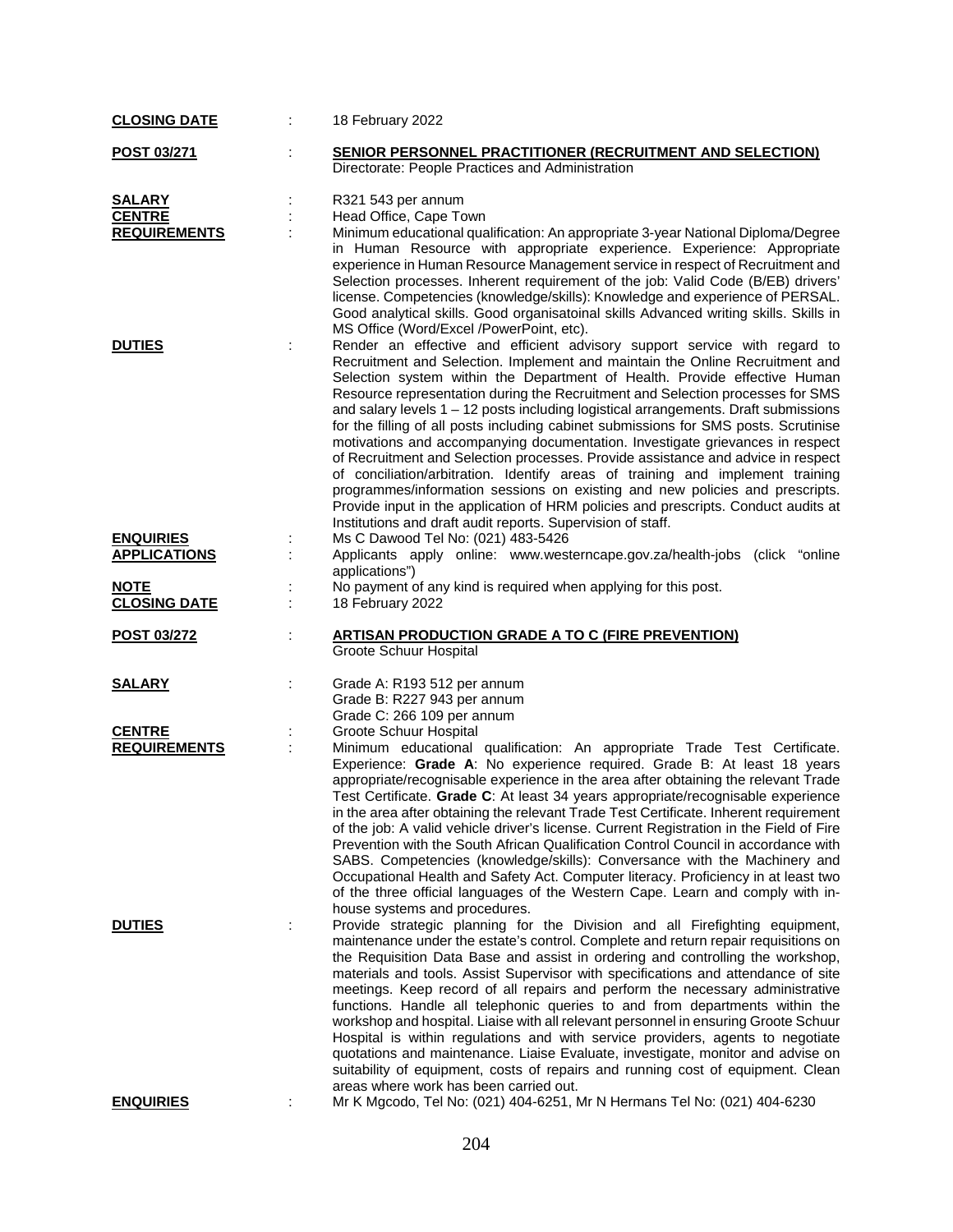| <b>APPLICATIONS</b>                     | Applicants apply online: www.westerncape.gov.za/health-jobs (click "online<br>applications")                                                                                                                                                                                                                                                                                                                                                                                                                                                                                                                                                                                                                                                                                                                                                                |
|-----------------------------------------|-------------------------------------------------------------------------------------------------------------------------------------------------------------------------------------------------------------------------------------------------------------------------------------------------------------------------------------------------------------------------------------------------------------------------------------------------------------------------------------------------------------------------------------------------------------------------------------------------------------------------------------------------------------------------------------------------------------------------------------------------------------------------------------------------------------------------------------------------------------|
| <b>CLOSING DATE</b>                     | 18 February 2022                                                                                                                                                                                                                                                                                                                                                                                                                                                                                                                                                                                                                                                                                                                                                                                                                                            |
| <u>POST 03/273</u>                      | <b>ARTISAN PRODUCTION: GRADE A TO C (ELECTRICAL)</b><br><b>West Coast District</b>                                                                                                                                                                                                                                                                                                                                                                                                                                                                                                                                                                                                                                                                                                                                                                          |
| <u>SALARY</u>                           | Grade A: R193 512 per annum<br>Grade B: R227 943 per annum<br>Grade C: R266 109 per annum                                                                                                                                                                                                                                                                                                                                                                                                                                                                                                                                                                                                                                                                                                                                                                   |
| <b>CENTRE</b>                           | Radie Kotze Hospital, Bergriver Sub-district                                                                                                                                                                                                                                                                                                                                                                                                                                                                                                                                                                                                                                                                                                                                                                                                                |
| <b>REQUIREMENTS</b>                     | Minimum educational qualification: An appropriate Trade Test Certificate.<br>Experience: Grade A: No experience required. Grade B: At least 18 years<br>appropriate / recognisable experience in the area after obtaining the relevant trade<br>test certificate. Grade C: At least 34 years appropriate / recognisable experience<br>in the area after obtaining the relevant trade test certificate. Inherent requirements<br>of the job: Valid (Code B/EB) driver's license. Ability to perform standby duties.<br>Competencies (knowledge/skills): Ability to communicate in at least two of the three<br>official languages of the Western Cape. Technical analysis and report writing skills<br>and Supervisory skills. Inventory Control System knowledge. Ability to draw up<br>specifications for contract work, contractors and site inspections. |
| <b>DUTIES</b>                           | Oversee production of objects with material and equipment according to job<br>specifications. Ensure maintenance, inspection, repair and servicing of electrical<br>items and all other equipment. Ensure compliance with quality assurance with<br>regard to the facility as well as equipment. Perform administrative and related<br>functions with regard to the workshops. Manage performance of staff and<br>supervision of the workshop. Drafting of specification for contract work, contractors<br>and sight inspections.                                                                                                                                                                                                                                                                                                                           |
| <b>ENQUIRIES</b>                        | Mr BF Abrahamse Tel No: (022) 913-1337                                                                                                                                                                                                                                                                                                                                                                                                                                                                                                                                                                                                                                                                                                                                                                                                                      |
| <b>APPLICATIONS</b>                     | Applicants apply online: www.westerncape.gov.za/health-jobs (click "online<br>applications")                                                                                                                                                                                                                                                                                                                                                                                                                                                                                                                                                                                                                                                                                                                                                                |
| <b>NOTE</b><br><b>CLOSING DATE</b>      | No payment of any kind is required when applying for this post.<br>18 February 2022                                                                                                                                                                                                                                                                                                                                                                                                                                                                                                                                                                                                                                                                                                                                                                         |
| POST 03/274                             | <b>ADMINISTRATION CLERK: SUPPORT</b><br>÷<br><b>West Coast District</b>                                                                                                                                                                                                                                                                                                                                                                                                                                                                                                                                                                                                                                                                                                                                                                                     |
| <b>SALARY</b>                           | R176 310 per annum                                                                                                                                                                                                                                                                                                                                                                                                                                                                                                                                                                                                                                                                                                                                                                                                                                          |
| <b>CENTRE</b>                           | Swartland Hospital                                                                                                                                                                                                                                                                                                                                                                                                                                                                                                                                                                                                                                                                                                                                                                                                                                          |
| <b>REQUIREMENTS</b>                     | Minimum educational qualification: Senior Certificate (or equivalent). Experience:<br>Appropriate administrative experience in line with the Duties (key result<br>areas/outputs). Inherent requirement of the job: Valid (Code B/EB) driver's licence.<br>Willingness to perform overtime/standby duties when required. Willingness to<br>Travel. Ability to lift/move Corpse/Patients and other equipment. Competencies<br>(knowledge/skills): Ability to communicate (both verbally and in writing) in at least<br>two of the three official languages of the Western Cape. Ability to collate,<br>verify/validate data, work accurately and methodically. Good interpersonal and<br>organizational skills. Computer literacy (MS Word, Excel and Outlook).                                                                                              |
| <b>DUTIES</b>                           | Render an effective and responsive Telecom operator service for the Swartland<br>Sub-District. Responsible to ensure effective Camera (CCTV monitoring system)<br>and maintenance thereof. Issuing and collecting Access control cards as well as<br>maintaining of a reliable database. Manage an effective Key management system<br>for institution. Ensure effective and efficient control of Equipment within the Support<br>Services Component. Support transport officer with managing of GG transport.<br>Assist Supervisor with daily tasks pertaining to the following: (Laundry, Porter<br>Services, Mortuary, Grounds Maintenance and Contract Management) as well as<br>supervising of staff.                                                                                                                                                   |
| <b>ENQUIRIES</b><br><b>APPLICATIONS</b> | Mr LE Kortje Tel No: (022) 487-9206<br>Applicants apply online: www.westerncape.gov.za/health-jobs (click "online                                                                                                                                                                                                                                                                                                                                                                                                                                                                                                                                                                                                                                                                                                                                           |
|                                         | applications")                                                                                                                                                                                                                                                                                                                                                                                                                                                                                                                                                                                                                                                                                                                                                                                                                                              |
| <b>NOTE</b>                             | No payment of any kind is required when applying for this post. Candidates could<br>be required /subjected to a practical exercise.                                                                                                                                                                                                                                                                                                                                                                                                                                                                                                                                                                                                                                                                                                                         |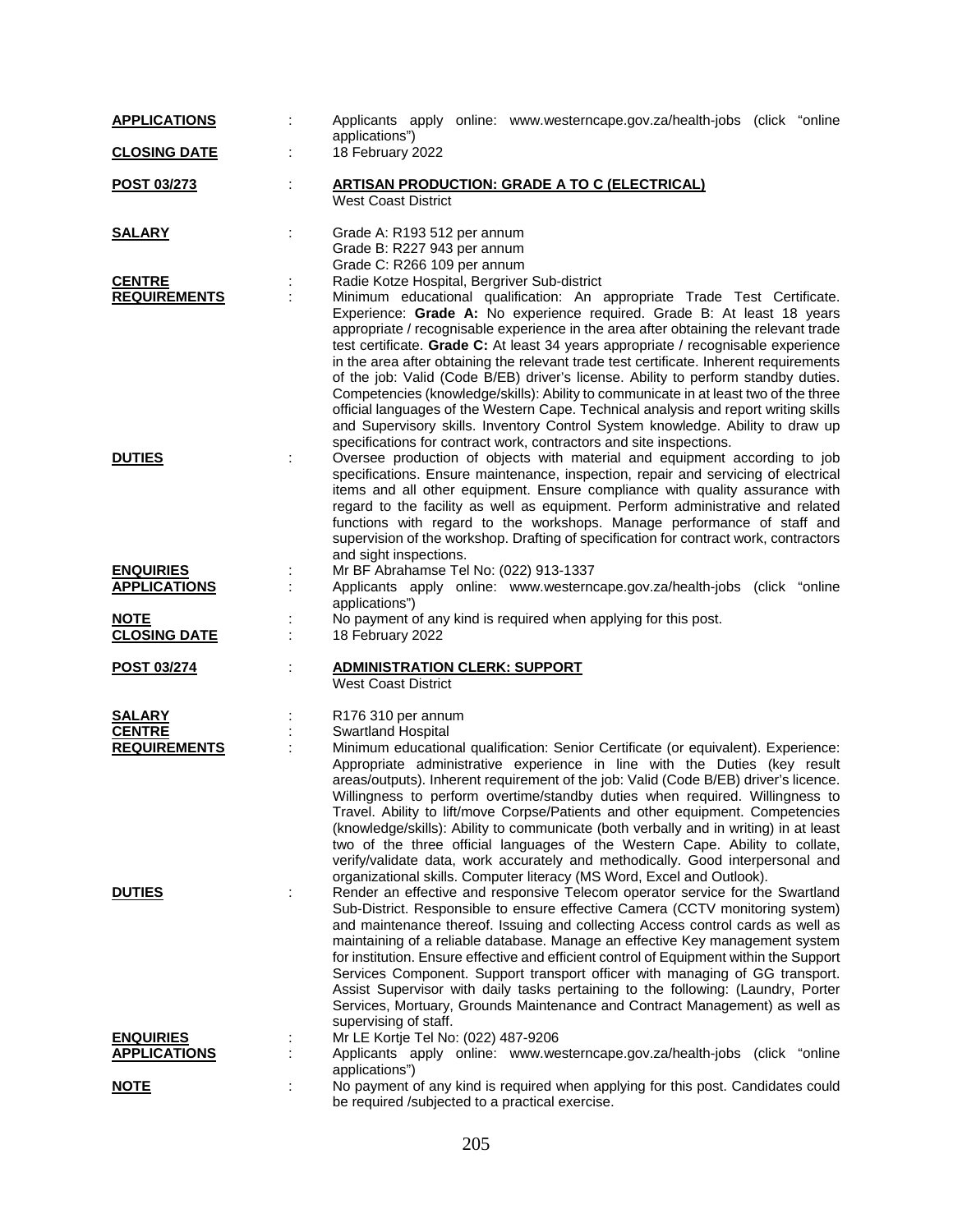| <b>CLOSING DATE</b>                | 18 February 2022                                                                                                                                                                                                                                                                                                                                                                                                                                                                                                                                                                                                                                                                                                                                                           |
|------------------------------------|----------------------------------------------------------------------------------------------------------------------------------------------------------------------------------------------------------------------------------------------------------------------------------------------------------------------------------------------------------------------------------------------------------------------------------------------------------------------------------------------------------------------------------------------------------------------------------------------------------------------------------------------------------------------------------------------------------------------------------------------------------------------------|
| <b>POST 03/275</b>                 | <b>GENERAL FOREMAN (GROUNDS AND GARDENING)</b>                                                                                                                                                                                                                                                                                                                                                                                                                                                                                                                                                                                                                                                                                                                             |
| <b>SALARY</b>                      | R <sub>147</sub> 459 per annum                                                                                                                                                                                                                                                                                                                                                                                                                                                                                                                                                                                                                                                                                                                                             |
| <b>CENTRE</b>                      | Tygerberg Hospital, Parow Valley                                                                                                                                                                                                                                                                                                                                                                                                                                                                                                                                                                                                                                                                                                                                           |
| <b>REQUIREMENTS</b>                | Minimum educational qualification: General Education and Training Certificate                                                                                                                                                                                                                                                                                                                                                                                                                                                                                                                                                                                                                                                                                              |
|                                    | (GETC) /grade 9 (Std 7). Experience: Appropriate experience in a gardening<br>environment. Appropriate supervisory experience. Appropriate experience of Staff<br>Performance Management System. Inherent requirements of the job: Valid Code<br>(B/EB) driving license (include authorisation to drive tractor; motor vehicle which is<br>a type of mobile agricultural or industrial equipment or machinery not designed<br>principally for the conveyance of persons or goods, of which the fare does not<br>exceed 3500kg). Willingness to work shifts (weekends and public holidays). Ability<br>to operate and drive various makes of tractors. Competencies (knowledge/skills):<br>Ability to communicate effectively in two of the three official languages of the |
|                                    | Western Cape. Sound knowledge of gardening, including landscaping and<br>irrigation systems. Be able to maintain, operate and drive various tractors as well<br>as grease tractors and slashes. Be able to operate machinery (lawn movers, long-<br>arm saws and weed-eaters). Knowledge of the grievance procedure, code of good<br>practice: dismissal and disciplinary code and procedure for the public service.                                                                                                                                                                                                                                                                                                                                                       |
| <b>DUTIES</b>                      | Control the utilisation of personnel to ensure service delivery and maintenance of<br>various machinery and tractors. Control the physical resources and promote the<br>optimal utilisation of machinery and implements. Ensure that disciplinary<br>procedures are effectively enforced. Effectively execute all administrative functions<br>applicable on a supervisory level and provide an effective support to Senior<br>Administrative Officer: Support Services.                                                                                                                                                                                                                                                                                                    |
| <b>ENQUIRIES</b>                   | Mr J Roberts Tel No: (021) 938-4121                                                                                                                                                                                                                                                                                                                                                                                                                                                                                                                                                                                                                                                                                                                                        |
| <b>APPLICATIONS</b>                | The Chief Executive Officer: Tygerberg Hospital, Private Bag X3, Tygerberg 7505.                                                                                                                                                                                                                                                                                                                                                                                                                                                                                                                                                                                                                                                                                           |
| <b>FOR ATTENTION</b>               | Ms Z Mtshisazwe                                                                                                                                                                                                                                                                                                                                                                                                                                                                                                                                                                                                                                                                                                                                                            |
| <b>NOTE</b>                        | No payment of any kind is required when applying for this post.                                                                                                                                                                                                                                                                                                                                                                                                                                                                                                                                                                                                                                                                                                            |
| <b>CLOSING DATE</b>                | 18 February 2022                                                                                                                                                                                                                                                                                                                                                                                                                                                                                                                                                                                                                                                                                                                                                           |
| POST 03/276                        | <b>TRADESMAN AID</b><br>Chief Directorate: Metro Health Services                                                                                                                                                                                                                                                                                                                                                                                                                                                                                                                                                                                                                                                                                                           |
| <b>SALARY</b>                      | R124 434 per annum                                                                                                                                                                                                                                                                                                                                                                                                                                                                                                                                                                                                                                                                                                                                                         |
| <b>CENTRE</b>                      | Valkenberg Hospital                                                                                                                                                                                                                                                                                                                                                                                                                                                                                                                                                                                                                                                                                                                                                        |
| <b>REQUIREMENTS</b>                | Minimum educational qualification: Grade 10 (or equivalent). Experience:                                                                                                                                                                                                                                                                                                                                                                                                                                                                                                                                                                                                                                                                                                   |
|                                    | Appropriate experience in tasks performed in a maintenance workshop within a<br>hospital setting. Appropriate experience with workshop tools. Inherent<br>requirements of the job: Willingness to travel. Capability to do strenuous physical<br>labour. Competencies (knowledge/skills): Ability to handle tools, parts and<br>materials. Ability to work in a team and independently. Ability to communicate in at<br>least two of the three official languages of the Western Cape. Knowledge of<br>Occupational Health and Safety.                                                                                                                                                                                                                                     |
| <b>DUTIES</b>                      | Carry out minor maintenance tasks. Assist with repairs and emergency<br>breakdowns (including after hour repairs). Assist with the installation of plant,<br>equipment and alterations. Clear areas where work has been carried out. Ensure<br>that tools and materials are available when needed. Assist the Artisans in the<br>execution of their duties.                                                                                                                                                                                                                                                                                                                                                                                                                |
| <b>ENQUIRIES</b>                   | Mr R Ganief Tel No: (021) 440 3191/2                                                                                                                                                                                                                                                                                                                                                                                                                                                                                                                                                                                                                                                                                                                                       |
| <b>APPLICATIONS</b>                | The Chief Executive Officer: Valkenberg Hospital, Private Bag X1, Observatory,                                                                                                                                                                                                                                                                                                                                                                                                                                                                                                                                                                                                                                                                                             |
|                                    | 7935.                                                                                                                                                                                                                                                                                                                                                                                                                                                                                                                                                                                                                                                                                                                                                                      |
| <b>FOR ATTENTION</b>               | Ms A Stephens                                                                                                                                                                                                                                                                                                                                                                                                                                                                                                                                                                                                                                                                                                                                                              |
| <b>NOTE</b><br><b>CLOSING DATE</b> | No payment of any kind is required when applying for this post.<br>18 February 2022                                                                                                                                                                                                                                                                                                                                                                                                                                                                                                                                                                                                                                                                                        |
|                                    |                                                                                                                                                                                                                                                                                                                                                                                                                                                                                                                                                                                                                                                                                                                                                                            |
| <u>POST 03/277</u>                 | <b>STERILIZATION PRODUCTION OPERATOR (CSSD)</b><br>Red Cross War Memorial Children's Hospital                                                                                                                                                                                                                                                                                                                                                                                                                                                                                                                                                                                                                                                                              |
| <b>SALARY</b>                      | R124 434 per annum                                                                                                                                                                                                                                                                                                                                                                                                                                                                                                                                                                                                                                                                                                                                                         |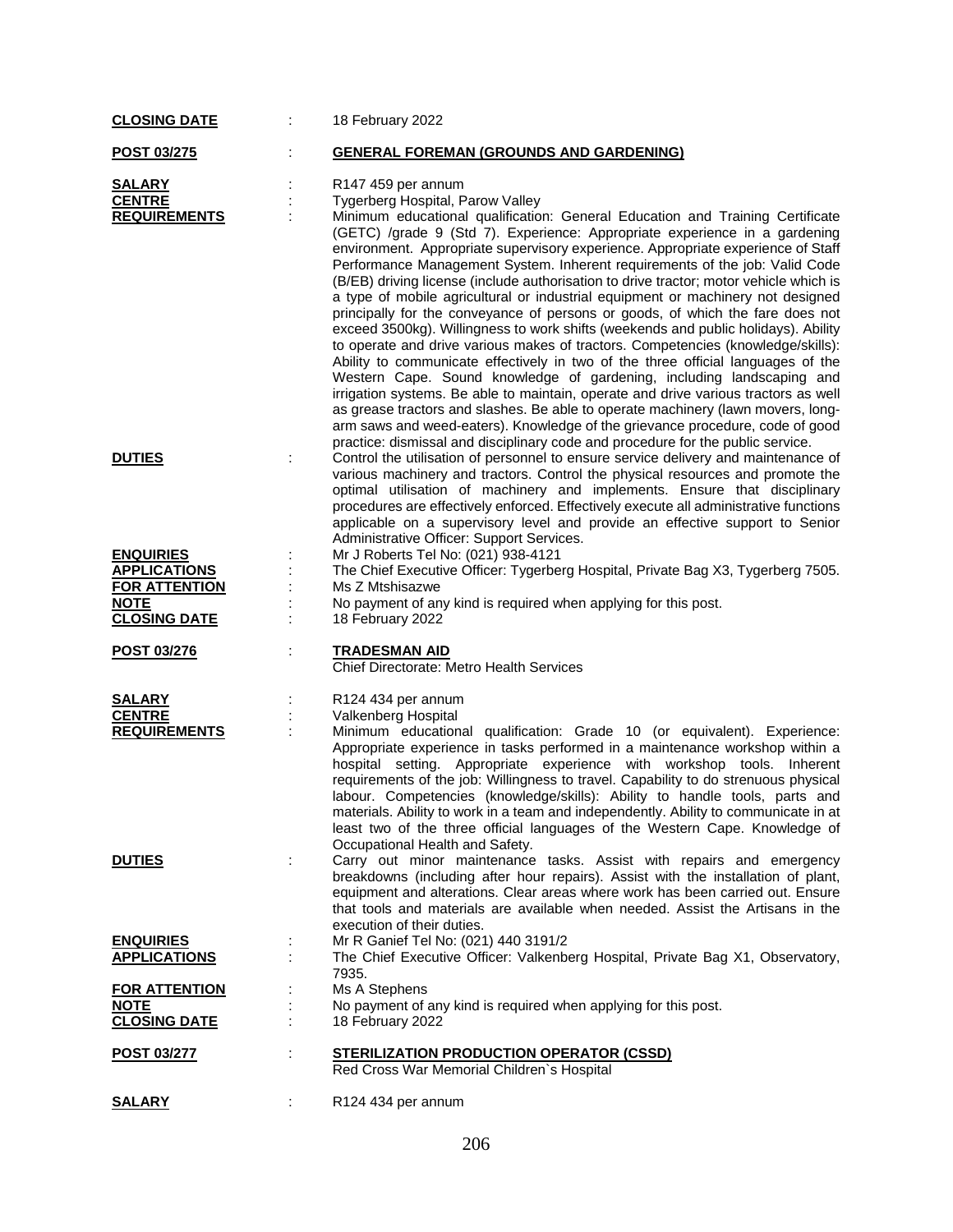| <b>CENTRE</b>        | Red Cross War Memorial Children's Hospital                                             |
|----------------------|----------------------------------------------------------------------------------------|
| <b>REQUIREMENTS</b>  | Minimum educational qualification: General Education and Training Certificate          |
|                      | (GETC) Grade 9(std. 7). Experience: Appropriate relevant experience working in a       |
|                      | decontamination and sterilisation unit within a hospital. Inherent requirement of the  |
|                      | job: Willingness to work shifts including weekends, public holidays and night duty.    |
|                      | Competencies (knowledge/skills): Ability to communicate effectively (verbal and        |
|                      | written) in at least two of the three official languages of the Western Cape. Good     |
|                      | interpersonal relations skills and ability to work in a co-operative way within a team |
|                      | context. Foundation courses in sterilization and decontamination recommended.          |
|                      | Basic understanding of disinfection, decontamination and sterilisation.                |
| <b>DUTIES</b>        | Effective application of sterilisation processes and techniques and promote/adhere     |
|                      | to infection control as well as health and safety regulations. Decontaminate, pack     |
|                      | and sterilise instruments and supplies. Assist with folding of surgical gowns, folding |
|                      | and packing surgical linen. Assist with cleaning and testing of sterilisation          |
|                      | equipment, washing machine and autoclaves. Assist with lifting and pushing heavy       |
|                      | equipment. Assist with processing of respiratory equipment. Maintain equipment in      |
|                      | an optimum working condition and utilisation of resources. Use autoclaves,             |
|                      | washing machines and equipment/consumables in a cost-effective manner.                 |
|                      | Monitor, control and maintain adequate stock levels. Report and assist with            |
|                      | investigation of lost instruments/equipment.                                           |
| <b>ENQUIRIES</b>     | Ms B Ludick Tel No: (021) 658-5763                                                     |
| <b>APPLICATIONS</b>  | The Chief Executive Officer: Red Cross War Memorial Children's Hospital,               |
|                      | Rondebosch, 7700                                                                       |
| <b>FOR ATTENTION</b> | Ms Tembisa Ngola                                                                       |
| <b>NOTE</b>          | No payment of any kind is required when applying for this post. Shortlisted            |
|                      | candidates may be expected to undergo a competency test.                               |
| <b>CLOSING DATE</b>  | 18 February 2022                                                                       |
|                      |                                                                                        |
| <b>POST 03/278</b>   | <b>FOOD SERVICES AID</b>                                                               |
|                      | <b>Chief Directorate: Metro Health Services</b>                                        |
|                      |                                                                                        |
| <b>SALARY</b>        | R104 073 per annum                                                                     |
| <b>CENTRE</b>        | <b>Wesfleur Hospital</b>                                                               |
| <b>REQUIREMENTS</b>  | Minimum requirement: Basic numeracy and literacy skill. Experience: Appropriate        |
|                      | experience in a hospital Food Service Unit. Inherent requirement of the job:           |
|                      | Willingness to work shifts, weekends and public holidays. Ability to work in large     |
|                      | scale freezers and cold rooms. Physically strong to lift heavy objects and be on       |
|                      | their feet the entire day. Competencies (knowledge/skills): Ability to function in a   |
|                      | group and to work under pressure. Ability to prepare food according to standardised    |
|                      | recipes. Knowledge of National Food Service Guidelines. Knowledge of basic             |
|                      | cleaning and maintenance of equipment. Ability to read, speak and write in at least    |
|                      | two of the three official languages of the Western Cape.                               |
| <b>DUTIES</b>        | (key result areas/outputs): Prepare, dish up and serve food for normal and special     |
|                      | diets. Assist with the receipt, storage and stock control of food supplies. Follow and |
|                      | maintain hygiene and safety directives including the use of apparatus and              |
|                      | equipment, washing of crockery and cooking utensils. Assist with the informal in-      |
|                      | service training of new employees. Attend prescribed training courses.                 |
| <b>ENQUIRIES</b>     | Mr R Cupido Tel No: (021) 571-8040                                                     |
| <b>APPLICATIONS</b>  | The Manager: Medical Services, Wesfleur Hospital, Private Bag X1, Reygersdal,          |
|                      | 7352.                                                                                  |
| <b>FOR ATTENTION</b> | Mr SD Hlongwane                                                                        |
| <b>NOTE</b>          | No payment of any kind is required when applying for this post.                        |
| <b>CLOSING DATE</b>  | 18 February 2022                                                                       |
|                      |                                                                                        |
| POST 03/279          | <b>FOOD SERVICE AID</b>                                                                |
|                      | <b>Chief Directorate: Metro Health Services</b>                                        |
| <b>SALARY</b>        | R104 073 per annum                                                                     |
| <b>CENTRE</b>        | New Somerset Hospital                                                                  |
| <b>REQUIREMENTS</b>  | Minimum requirement: Basic numerical and literacy skills. Experience: Appropriate      |
|                      | experience in an appropriate industrial food service environment. Inherent             |
|                      | requirements of the job: Willingness to work shifts, weekends, public holidays, and    |
|                      |                                                                                        |